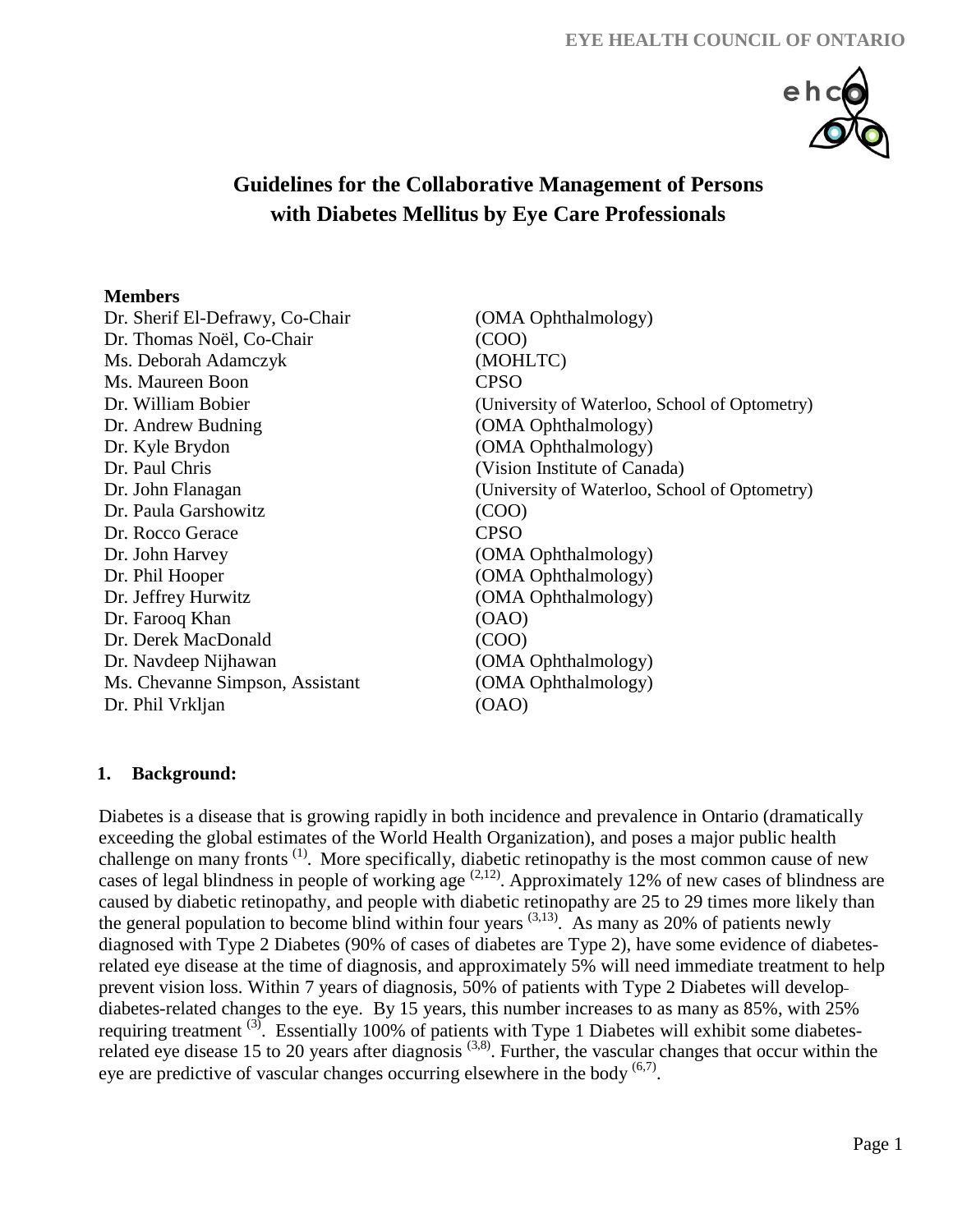

Vision loss from diabetic retinopathy is best treated (and may be prevented) if caught in time  $<sup>(4)</sup>$ .</sup> Unfortunately, data from the U.S. and Australia show that 50% of people with diabetes are not receiving regular eye examinations <sup>(9,10)</sup>. These numbers are staggering when extrapolated to the approximately 3 million Canadians currently living with diabetes (one-third of whom are unaware they have diabetes); a number predicted to increase to 3.7 million by  $2020$ <sup>(5)</sup>. Canada's Aboriginal people have a rate of diabetes nearly five times that of non-Aboriginal people, and are at a greater risk for vision loss from diabetes and its ocular complications than any other ethnic group in Canada<sup>(5)</sup>.

Eye care providers face a challenge in the management and coordination of care for patients with diabetes. The delivery of eye care must provide cost effective and efficient use of resources to minimize preventable vision loss.

*"Preventing blindness in people with diabetes is uniquely cost-saving and cost-effective. There are few cases in health care that are so self-evident." JC Javitt, MD, MPH "Blindness: We Know What It Costs! Now What?" Cost of Blindness Symposium* (11)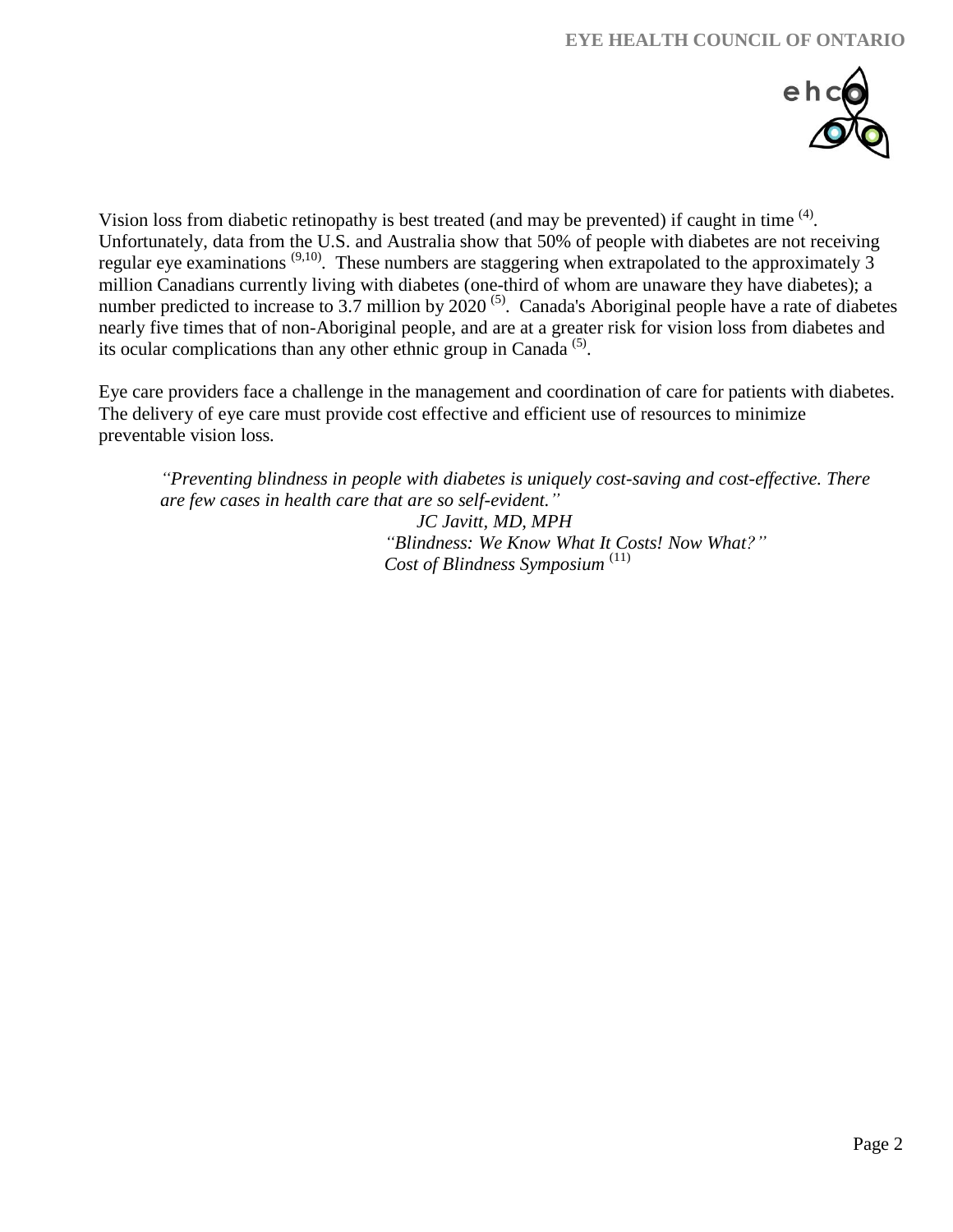

## **2. Effectiveness of current methods of assessment for diabetic retinopathy (DR):**

Assessment plays an important role in early detection and intervention to prevent the progression of diabetic retinopathy (DR). Low vision/blindness is substantially reduced among people with diabetes who receive recommended levels of care <sup>(15)</sup>. Despite the high level of efficacy, and both clinical and cost effectiveness of DR assessment and treatment, problems remain with assessment and treatment compliance. Many people with diabetes do not access regular eye examinations and the barriers that prevent them from attending for assessment are numerous.

Successful distribution of comprehensive guidelines to ophthalmologists and optometrists in many locations have not resulted in any significant impact on management practices for DR and recommendations for assessment and examination have been poorly followed <sup>(16,17,18,19)</sup>.

In Canada, only 32% of patients with Type 2 Diabetes meet the Canadian Diabetes Association  $(20,21)$  guideline-recommended schedule of evaluation for diabetic retinopathy  $(22)$ . A study that examined assessment patterns in five Canadian provinces has shown that 32% of the population with diabetes had not had an eye examination in the last 2 years and that another 32% had never had an eye examination for DR  $^{(23)}$ .

Factors affecting non-adherence to recommended guidelines are numerous. They include lack of awareness that diabetic retinopathy can lead to blindness or that severe retinopathy can be asymptomatic  $(24)$ . Limited access to eye care professionals, particularly in remote areas  $(25,26,27)$ , can play a significant role. Fear of laser treatment, guilt about poor control causing retinopathy, the inconvenience of regular attendance  $(24)$  and limited personal mobility due to poor overall health and self-reported apathy  $^{(28)}$  may also deter patients from attending assessment appointments.

Primary care provider recommendation about the necessity of a regular eye examination is the most significant predictor of assessment for diabetic retinopathy and once such a recommendation is given, the assessment rate improves  $(29)$ . Thus, all physician/allied health staff encounters with individuals with diabetes should be used as an opportunity for education on the need for regular eye assessment and on risk factors associated with DR.

Evidence<sup>(30)</sup> indicates that increasing patient awareness of diabetic retinopathy, improving provider and practice performance, improving healthcare system infrastructure processes to make attendance more convenient for patients, using patient recall systems and better outreach to disadvantaged populations can significantly improve the rates of assessment for diabetic retinopathy.

Any chosen assessment strategy or program needs sufficient resource allocation and access to information technology to ensure comprehensive coverage and compliance with quality-assurance standards<sup>(31)</sup>.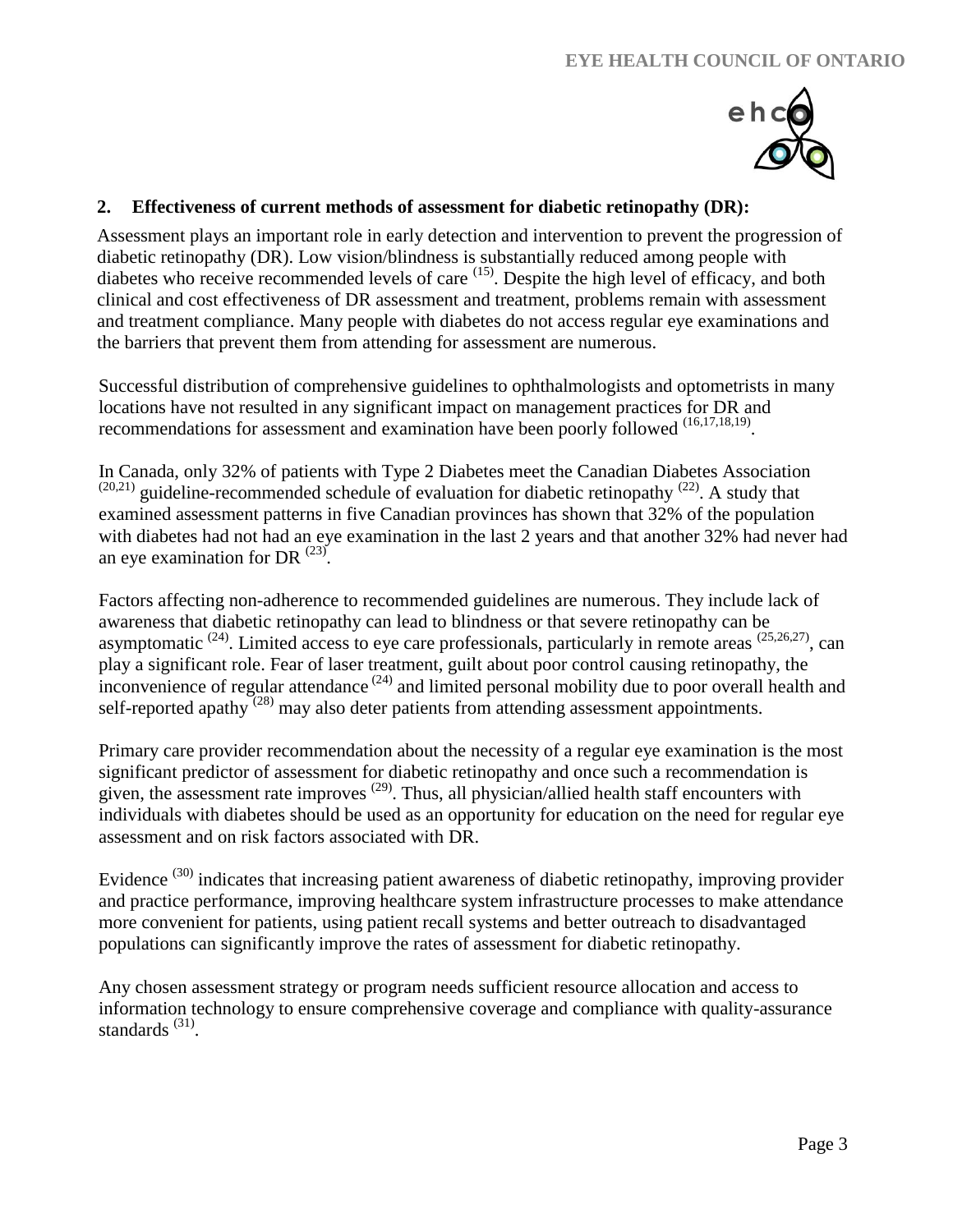

### **3. Goal:**

The goal of these guidelines is to coordinate the services of ophthalmologists, optometrists, family physicians, physician specialists, nurse practitioners and allied health staff in the management of patients with diabetes, thereby ensuring the most effective use of these professionals in the interest of patient safety, quality of care, accessibility and cost effectiveness.

**4. Roles:**

## **Primary Care Providers: Family Physician/Physician Specialist/Nurse Practitioner/Allied Health Staff**

The first step in preventing ocular complications from diabetes is identifying the population at risk. Primary care providers, including family physicians, are responsible for identifying patients with diabetes and play a key role in the care and treatment process. As the coordinators of patient care, primary care providers should promptly refer any newly diagnosed patient with Type 2 Diabetes for an assessment by an optometrist (or ophthalmologist). Patients over the age of puberty with Type 1 Diabetes need to be referred within 5 years of their diagnosis with diabetes.

**Pediatric patients with Type 1 Diabetes should be referred for a comprehensive eye examination once the child has reached the age of 10, or has had diabetes for at least 3 years. Ideally, an ophthalmologist should perform this initial examination. Once the patient has reached the age of 13, in the absence of retinopathy, the patient should be followed by an optometrist (or ophthalmologist) on an annual basis.**

Family physicians also need to ensure that their established patients with either Type 1 or Type 2 Diabetes, but without retinopathy, are assessed by an optometrist (or ophthalmologist) annually. Ideally, each referral would be accompanied by fasting blood glucose and HbA1c levels.

*The above outlined pattern of referral to an optometrist is intended to improve patient access to timely and consistent surveillance for eye disease related to diabetes. While the Eye Health Council would recommend that initial referrals be directed to an optometrist, it is not the intent to restrict direct access to an ophthalmologist through a requirement to first see an optometrist.* 

## **5. RECOMMENDATIONS:**

- **1. Refer any patient over the age of puberty with Type 1 Diabetes within 5 years of their diagnosis with diabetes for an assessment by an optometrist (or ophthalmologist).**
- **2. Refer any patient newly diagnosed with Type 2 Diabetes for an assessment by an optometrist (or ophthalmologist). The patient should be seen within six months of the referral.**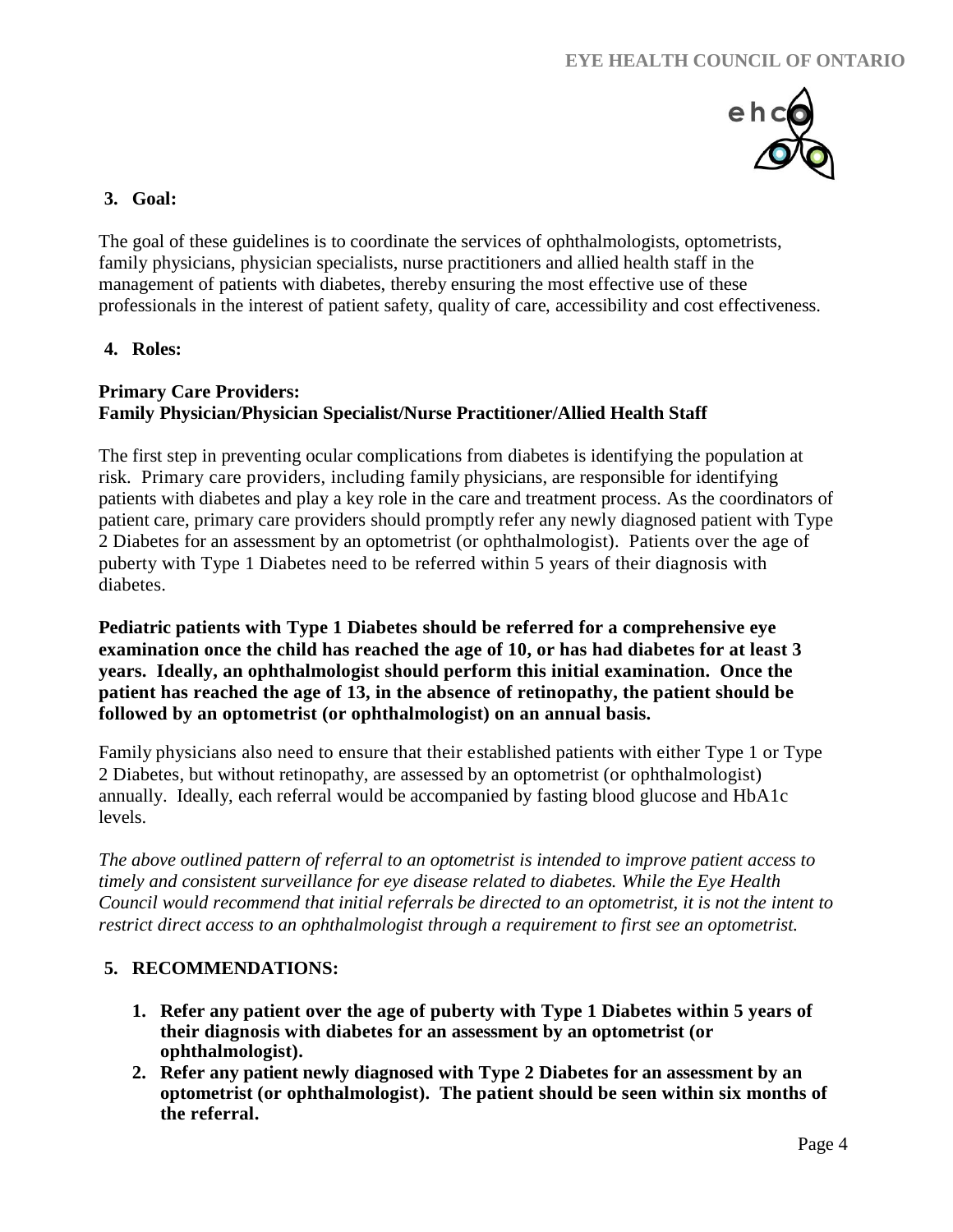

- **3. Refer any pediatric patient with Type 1 Diabetes for a comprehensive eye examination once the child has reached the age of 10, or has had diabetes for at least 3 years. Ideally, an ophthalmologist should perform this initial examination. Once the patient has reached the age of 13, in the absence of retinopathy, the patient should be followed by an optometrist (or ophthalmologist) on an annual basis.**
- **4. At every visit, a patient with diabetes should be asked about their liaison with an optometrist or ophthalmologist to ensure appropriate monitoring.**
- **5. As mentioned later in this document, the optometrist and ophthalmologist will ensure that the next regular visit for their patient with diabetes is arranged, and will correspond with all appropriate physicians and allied health staff with ocular updates on the patient.**

## **6. Optometrist:**

Optometrists will assess patients according to established protocols (see below) for ocular complications of diabetes and **should provide a report of the findings at the initial patient encounter, and thereafter when clinically indicated, to the family physician/primary care provider**. It is helpful to provide an annual update if the patient is being seen more frequently. In cases where diabetic eye disease is detected, optometrists should use generally accepted criteria (see below) when managing and/or referring the patient to an ophthalmologist or retinal specialist. Referral for subsequent care should include a report to the ophthalmologist and family physician.

### **7. Ophthalmologist:**

Ophthalmologists are responsible for assessing and (if necessary) treating diabetic eye disease to prevent, minimize or restore vision loss. Patients with diabetic eye disease, who remain at high risk of vision loss, should continue to be monitored by the ophthalmologist. **The ophthalmologist should provide a report of the findings at the initial patient encounter, and thereafter when clinically indicated, to the family physician/primary care giver and optometrist.** It is helpful to provide an annual update if the patient is being seen more frequently.

All professionals share the common role of ensuring their patients are educated with respect to diabetes in general, and their specific clinical situation.

### **8. Initial / Ongoing Assessment:**

### **8.1. Initiation of assessment in people with Type 1 Diabetes:**

In Type 1 Diabetes, sight-threatening retinopathy is very rare in the first 5 years of diabetes or before puberty<sup>(32)</sup>. However, almost all patients with Type 1 Diabetes develop retinopathy over the subsequent two decades<sup> $(33)$ </sup> and duration of diabetes is strongly associated with the development and severity of DR  $^{(34,35,36,37)}$ .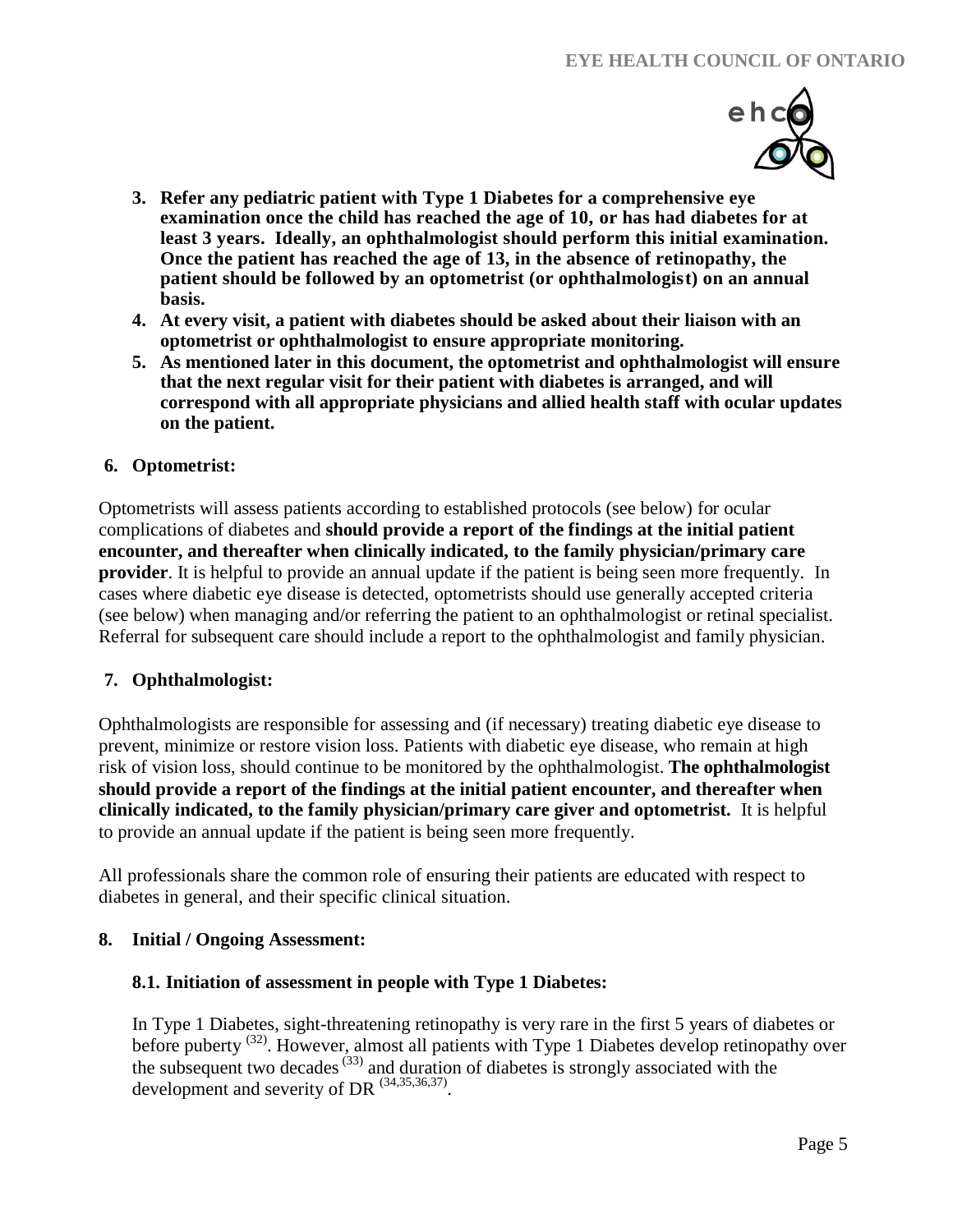

Based on the available evidence, assessment for diabetic retinopathy in post-pubertal individuals should be initiated within 5 years of diagnosis.

For pre-pubertal individuals, assessment should be initiated at age 10 or within 3 years of diagnosis, whichever comes first.

## **8.2. Initiation of assessment in people with Type 2 Diabetes:**

Duration of diabetes is the strongest risk factor linked to the development of DR  $^{(38,39,40,41,42)}$ . DR risk is continuous with no evident glycemic or blood pressure threshold <sup>(75)</sup>.

At the time diabetes is diagnosed, up to 3% of patients with diabetes over age 30 have CSME or high-risk DR findings  $(43,44)$ . After a 10-year duration of diabetes, 7% of persons with diabetes were shown to have retinopathy; this number increased to 90% after 25 years. Proliferative disease was found in 20% of patients after 20 years of diabetes  $(45)$ . DR prevalence was shown to be lower in patients diagnosed with diabetes after the age of 70 years, and patients with DR had a significantly higher median duration of diabetes (5.0 years) than those without DR  $(3.5 \text{ years})^{(46)}$ .

The interval between the onset of symptoms and diagnosis in patients with Type 2 Diabetes is 7 years. Given this and the foregoing information, retinopathy assessment for patients with Type 2 Diabetes should be initiated at the time of diagnosis.

### **8.3. Assessment intervals for people with diabetes:**

Since 1985, lower rates of progression to PDR and of severe visual loss from DR have been reported. This may reflect an increased awareness of retinopathy risk factors, earlier identification and care for patients with retinopathy as well as improved glucose, blood pressure, and serum lipids management <sup>(47)</sup>.

## **9. Type 1 Diabetes:**

The EURODIAB Prospective Complications Study found that diabetes duration, age at onset before age 12 years, and metabolic control were significant predictors of progression, even when adjusted for presence of baseline retinopathy  $(48)$ .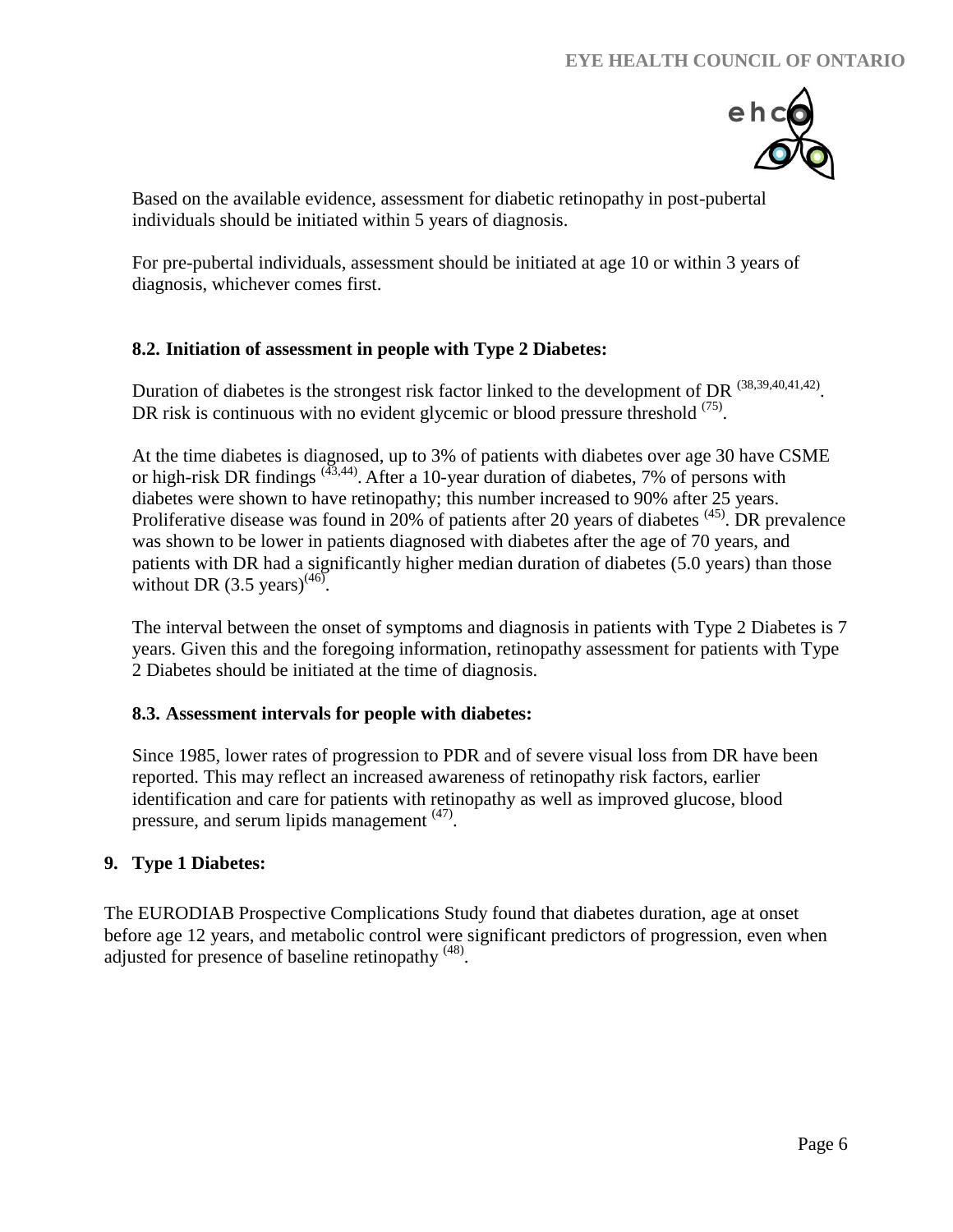

## **10. SPECIFIC RECOMMENDATIONS:**

## *NO RETINOPATHY*

## *Type 1 Diabetes*

**1.****Available evidence indicates that an annual assessment needs to be performed by an optometrist (or ophthalmologist, or telemedicine screening if those doctors are not accessible).**

### *Type 2 Diabetes*

In the absence of any DR, assessment intervals of 19 to 24 months, as compared with intervals of 12 to 18 months, are not associated with increased risk of referable retinopathy  $(49)$ , and biennial screening has been shown to be safe and effective with no person progressing from having no retinopathy to sight-threatening retinopathy in under two years  $^{(50)}$ . This approach reduces the number of assessments by more than 25%, considerably reducing health costs, strain on resources and relieving patients with diabetes from unnecessary examinations <sup>(51)</sup>. However, screening intervals of more than 24 months are associated with an increased risk of sight-threatening DR $^{(49)}$ . The overriding concern, however, is that a move away from annual examinations will result in patients being lost to proper follow-up. This is especially true for people with poor access to care. Given that the current standard of care for people with Type 1 Diabetes is annual examinations, this will be the recommendation of these guidelines for patients with Type 2 Diabetes. Biennial follow-up may be suggested for those patients who can be relied upon to recognize the need for recall after 24 months, or for offices that are able to recall patients effectively at the 2-year mark.

**2. Annual assessment of patients with Type 2 Diabetes with no retinopathy needs to be performed by an optometrist (or ophthalmologist, or telemedicine screening if those doctors are not accessible).**

### *PREGNANT WOMEN WITH DIABETES*

**3. Before attempting to become pregnant, women with Type 1 or Type 2 Diabetes should undergo an ophthalmic evaluation by an optometrist or ophthalmologist. Repeat assessments should be performed during the first trimester, as needed during pregnancy, and again within the first year postpartum (76,77). This guideline does not apply to women who**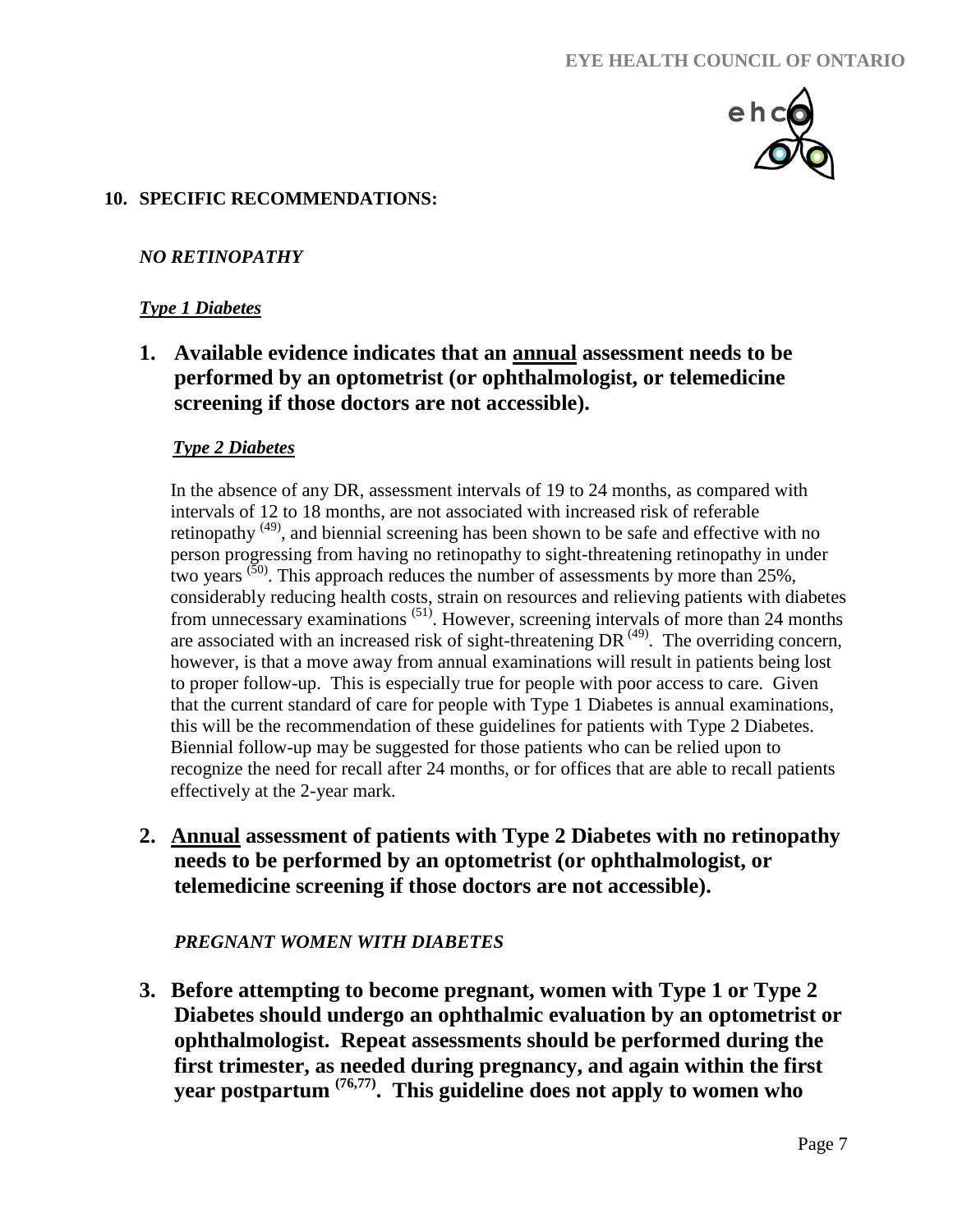

# **develop gestational diabetes, because such individuals are not at increased risk for diabetic retinopathy.**

# *MINIMAL RETINOPATHY: Mild NPDR*

- Several microaneurysms
- Visual acuity of 6/6 or better (unless other known cause of decreased vision)
- **4. Annual follow-up of patients with mild NPDR by an optometrist (or ophthalmologist, or telemedicine screening if those doctors are not accessible).**

## *MODERATE RETINOPATHY: Moderate NPDR*

- Intraretinal hemorrhages
- Hard exudates
- Nerve fibre layer infarcts/cotton wool spots (CWS)
- **5. Consider referral of a patient with moderate NPDR to an ophthalmologist (or retinal specialist) if there is any concern about DME, CSME, or other treatable disease. Assessment of patients with moderate NPDR by an eye care professional (optometrist or ophthalmologist) needs to occur at least every six months.**

## *SEVERE RETINOPATHY: Severe NPDR*

Severe NPDR includes all features of moderate NPDR, plus any one of the following:

- Intraretinal hemorrhages  $(\geq 20)$  in each of 4 quadrants)
- Venous beading (2 or more quadrants)
- Arteriolar narrowing
- Intraretinal microvascular abnormalities IRMA  $(1 \text{ or more quadrant(s)})$

Very severe NPDR is defined as any 2 of the criteria for severe NPDR.

**6. Referral to a retinal specialist (or ophthalmologist) for possible treatment. Assessment by an ophthalmologist every 2 to 4 months. Once stabilized, the patient requires follow-up by either an optometrist**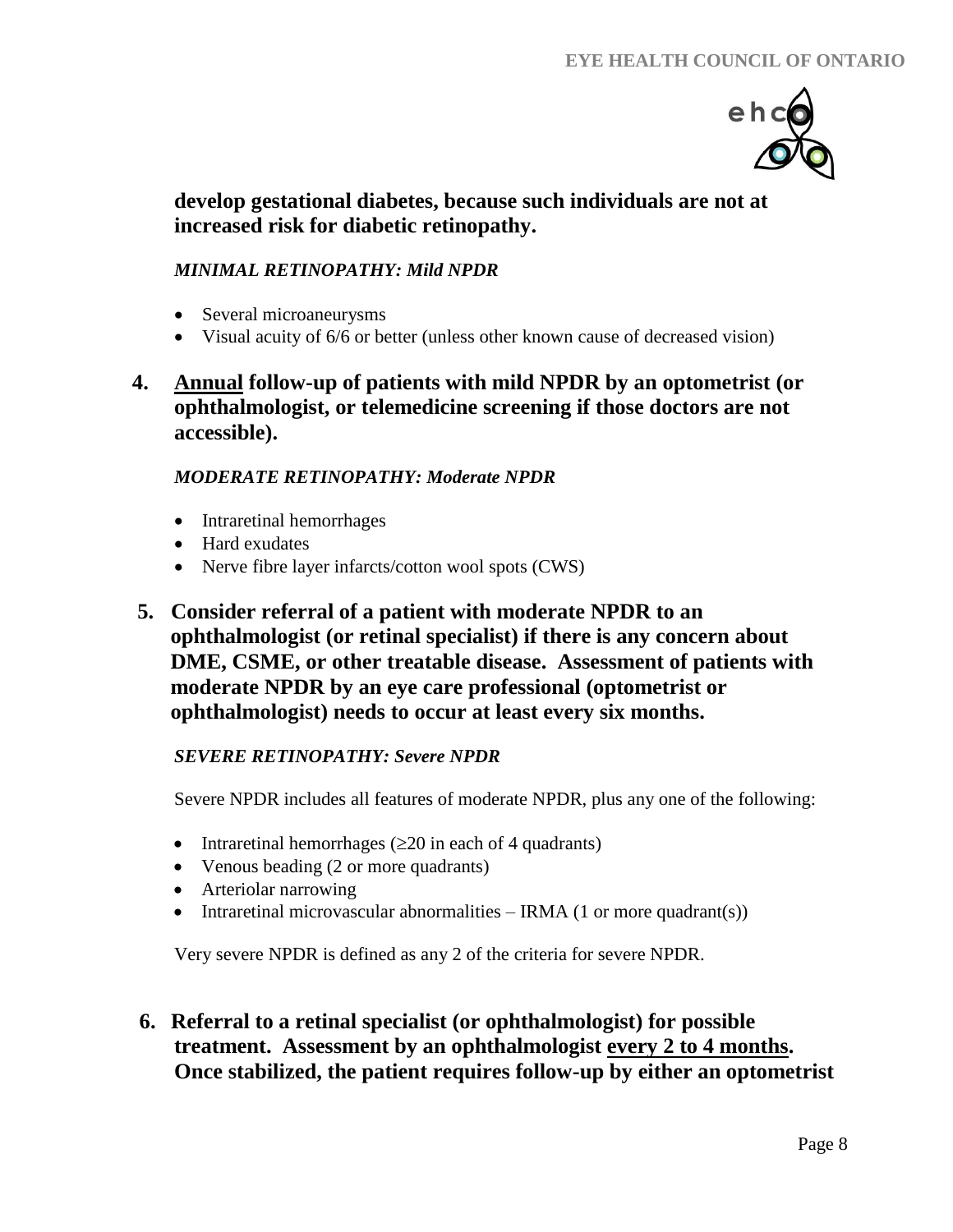

# **or ophthalmologist (or retinal specialist) so that assessment occurs at least every six months.**

# *DIABETIC MACULAR EDEMA: DME, CSME*

Clinically significant macular edema (CSME) is defined as  $(74)$ :

- Retinal thickening at or within 500 microns of the fovea
- Hard exudates at or within 500 microns of the fovea (if adjacent retina is thickened)
- Retinal thickening 1 disc diameter or larger if within 1 disc diameter of the fovea
- **7. Referral to a retinal specialist (or ophthalmologist) for treatment (laser, IVI). Follow-up by treating ophthalmologist until DME has stabilized or resolved. Once stabilized, the patient requires follow-up by either an optometrist or ophthalmologist (or retinal specialist) so that assessment occurs at least every six months.**

# *PROLIFERATIVE DIABETIC RETINOPATHY: PDR*

- Neovascularization of the disc NVD
- Neovascularization elsewhere NVE
- Vitreous/pre-retinal hemorrhage
- Neovascularization of the iris NVI (anterior segment neovascularization)

# **8. Referral to a retinal specialist (or ophthalmologist) for treatment (laser, IVI, vitrectomy). Follow-up by treating ophthalmologist until regression. Once stabilized, the patient requires follow-up by either an optometrist or ophthalmologist (or retinal specialist) so that assessment occurs at least every six months.**

## **11. Assessment Tools:**

Patient assessment by both ophthalmologist and optometrist includes a full examination of all ocular structures and a commentary on **any** diabetes associated ocular complications, rather than only diabetic retinopathy. Clinical examination to detect and assess DR and its severity may be performed with slit lamp biomicroscopy, ophthalmoscopy or retinal photography. It should include measurement of visual acuity, and pupils should normally be dilated for the fundus examination. Adequate sensitivity and specificity in performing the assessments are required for the examiners in all assessment processes. Minimum sensitivity required for DR has been set to 80% (53,54) or, in the case of repeated examinations that would detect DR missed at earlier examinations, to 60% (55). Specificity levels of 90-95% and technical failure rates of 5-10% are considered appropriate <sup>(54)</sup>.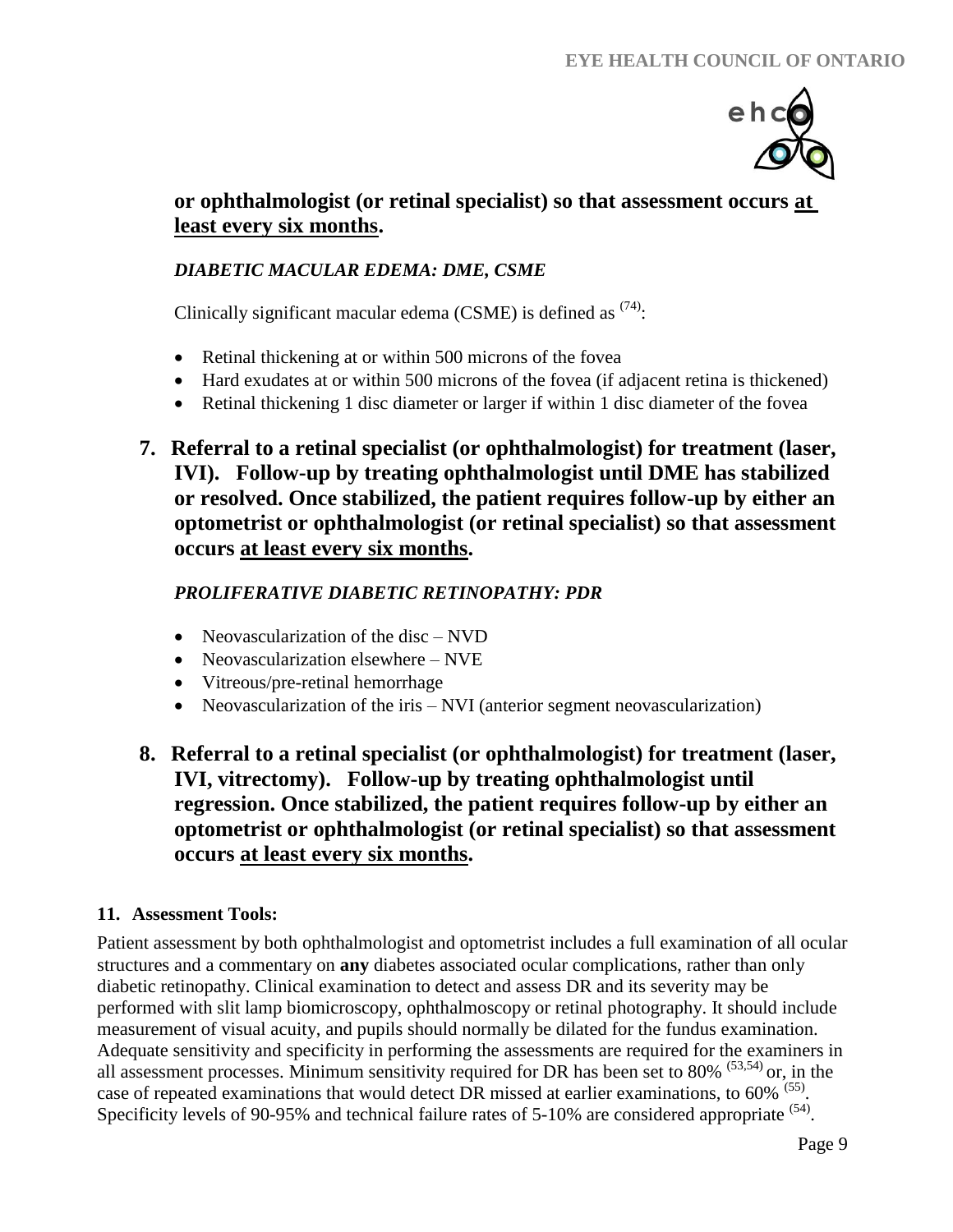

## *11.1 Biomicroscopy*

Slit lamp biomicroscopy with a non-contact fundus lens after pupil dilation is the currently accepted standard of practice for DR detection (sensitivity of 87.4% and specificity of 94.4%), and is preferred over direct ophthalmoscopy, which has lower and more variable sensitivity even in the hands of an experienced examiner (sensitivity 56-98%, specificity 62-100%)<sup>(56)</sup>. Training should ensure examiners of sufficient diagnostic accuracy and adequate sensitivity and specificity  $(54,57)$ . Single-field retinal photography or optical coherence tomography are not replacements for a proper dilated retinal examination.

# *11.2 Retinal Photography*

Stereoscopic seven-field fundus photography evaluated by a trained grader is the "gold standard" method of detecting DR and has been used in most of the large clinical trials in this area. However, it is costly and time consuming and is used rarely in routine practice. Singlefield retinal photography can be useful for documentation and follow-up purposes as a part of a comprehensive examination by an optometrist or ophthalmologist.

## *11.3 Telemedicine*

Digital retinal photography is increasingly being used in screening for DR. It is not a substitute for a comprehensive eye examination, but in circumstances where there is no optometrist or ophthalmologist available, there is level I evidence that it can serve as a screening tool for diabetic retinopathy. Patients identified as having retinopathy through this method should be referred to an optometrist or ophthalmologist for further evaluation and management (58,59,60,61,62,63).

Fundus imaging has the additional advantage of being perceived by patients as a valuable educational resource  $(24)$ . It can be performed with dilated pupils or with non-mydriatic cameras through non-dilated pupils  $<sup>(64)</sup>$ . The chosen technology, along with the number of</sup> camera fields taken, will influence sensitivity of screening (65).

# *11.4 Fluorescein Angiography (FA)*

Fluorescein angiography has no role in screening for DR, but is essential in late-stage disease to detect and delineate retinal ischemia. It is an invasive examination with an inherent albeit small risk of significant side effects, some mild and transient, some severe (such as anaphylaxis or cardiac arrest).

# *11.5 Optical Coherence Tomography (OCT)*

Optical coherence tomography is a non-contact, non-invasive technique that produces crosssectional images of the retina and optic disc similar to histological sections. It has an axial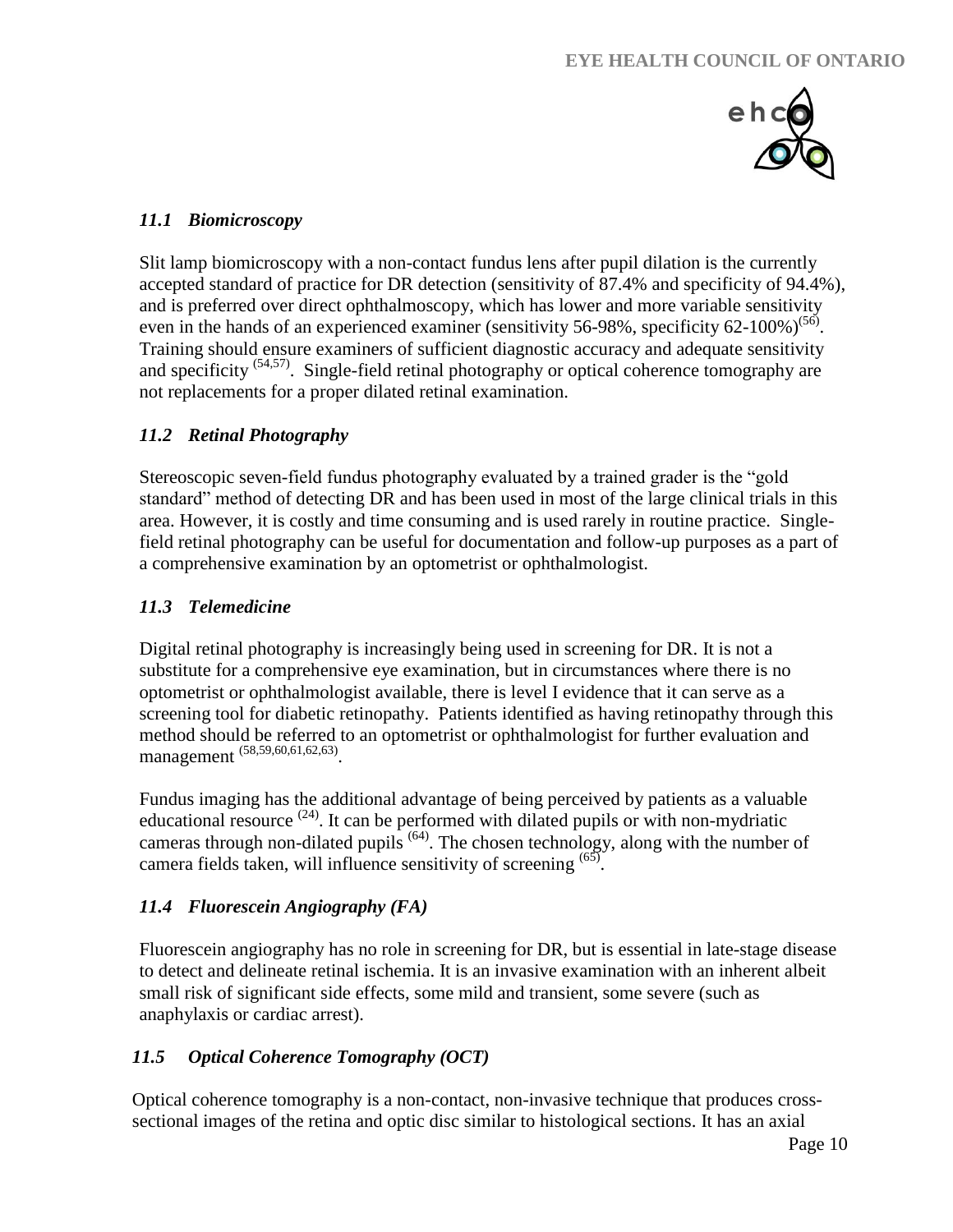

resolution of 5 μm with newer instruments and provides qualitative and quantitative data that correlate well with fundus stereophotography or biomicroscopy to diagnose diabetic macular edema. It has good reproducibility and provides accurate measurements of retinal thickness (67,68) .

OCT appears useful to detect macular thickening in the early stages of diabetic retinopathy in patients with retinopathy and no clinical evidence of macular edema, enabling closer follow-up for early DME <sup>(69,70)</sup>. However, OCT does not help in predicting which eyes with subclinical DME will progress to clinically significant DME  $(71)$ .

OCT is an effective qualitative and quantitative method for detecting early macular thickening and following progression or regression of macular edema over the course of treatment, and has been incorporated as a routine measure in numerous ongoing studies of new treatments for DR.

Current data suggest that there is little reason to routinely obtain OCT in eyes with diabetes and no retinopathy or mild to moderate diabetic retinopathy when clinical examination fails to show macular edema (72). However, OCT should be strongly considered when any change in macular architecture, or any unexplained change in best-corrected acuity, is encountered.

### **12. Conclusion:**

The coordination of health care resources is essential in the care and treatment of patients at risk for ocular complications from diabetes. Timely optometric assessment of newly diagnosed diabetic patients will identify patients at risk for diabetic eye disease. Early intervention and treatment of eye disease through appropriate and timely referral for ophthalmologic care will assist in the preservation of quality vision for patients with diabetes. Inter-professional guidelines and generally accepted management and referral criteria will ensure appropriate coordination of care and the most effective use of health professional resources.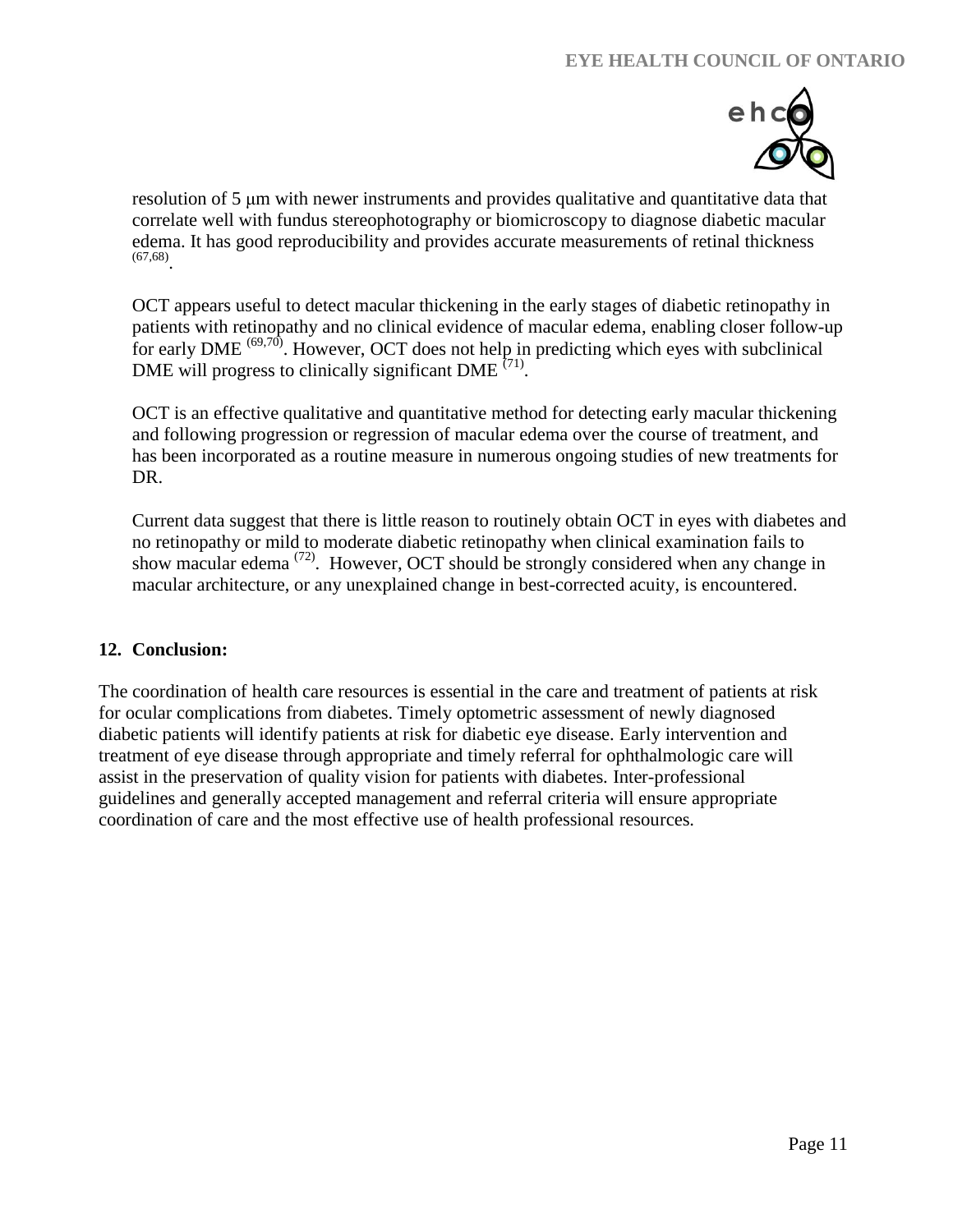

# **References:**

*(1) Lipscombe L. Hux J. Trends in diabetes prevalence, incidence and mortality in Ontario, Canada 1995-2005: a population-based study. Lancet. 2007; 369 (9563): 750-756.*

*(2) Klein R, Klein BEK. Vision disorders in diabetes. In: National Diabetes Data Group. Diabetes in America, 2 nd ed. National Institutes of Health. 1995; (95-1468): 293-338.*

*(3) Javitt JC, Canner JK, Sommer A. Cost effectiveness of current approaches to the control of retinopathy in type I diabetes. Ophthalmology. 1989; 96: 255-264.*

*(4) Ferris F. How effective are treatments for diabetic retinopathy? JAMA. 1993. 269: 1290- 1291.*

*(5) CDA. [http://www.diabetes.ca/documents/about-diabetes/PrevalanceandCost\\_09.pdf](http://www.diabetes.ca/documents/about-diabetes/PrevalanceandCost_09.pdf)*

*(6) Bowyer NK. Diabetic Retinal Changes Linked to Amputation. Review of Optometry. 2003. December.*

*(7) Moss SE, Klein R, Klein BEK, Wong TY. Retinal vascular changes and 20-year incidence of lower extremity amputations in a cohort with diabetes. Arch Intern Med. 2003. 163: 2505-2510.*

*(8) CNIB. Eye conditions. Diabetes and the eye. Toronto: CNIB. [http://www.cnib.ca/eng/eye\\_con/cospubs/diabetes.htm](http://www.cnib.ca/eng/eye_con/cospubs/diabetes.htm)*

*(9) Commonwealth of Australia. NHMRC Clinical Practice Guidelines (1997) Management of diabetic retinopathy, Commonwealth of Australia Publication No 2142, Commonwealth Department of Health and Family Services. 1997. Canberra.*

*(10) Wang F, Javitt JC. Eye care for elderly Americans with diabetes mellitus. Failure to meet current guidelines. Ophthalmology. 1997. 103. 1744-1750.*

*(11) A Clear Vision. Solutions to Canada's Vision Loss Crisis, Toronto, ON: Canterbury Communications; 2004. [http://www.costofblindness.org](http://www.costofblindness.org/)*

*(12) Ontario Ministry of Health and Long-Term Care. Diabetes Task Force, Report to the Minister of Health and Long-Term Care. 2004. [http://www.health.gov.on.ca/english/public/pub/ministry\\_reports/diabetes\\_taskforce/diabetes\\_ta](http://www.health.gov.on.ca/english/public/pub/ministry_reports/diabetes_taskforce/diabetes_ta)*

*skforce.html*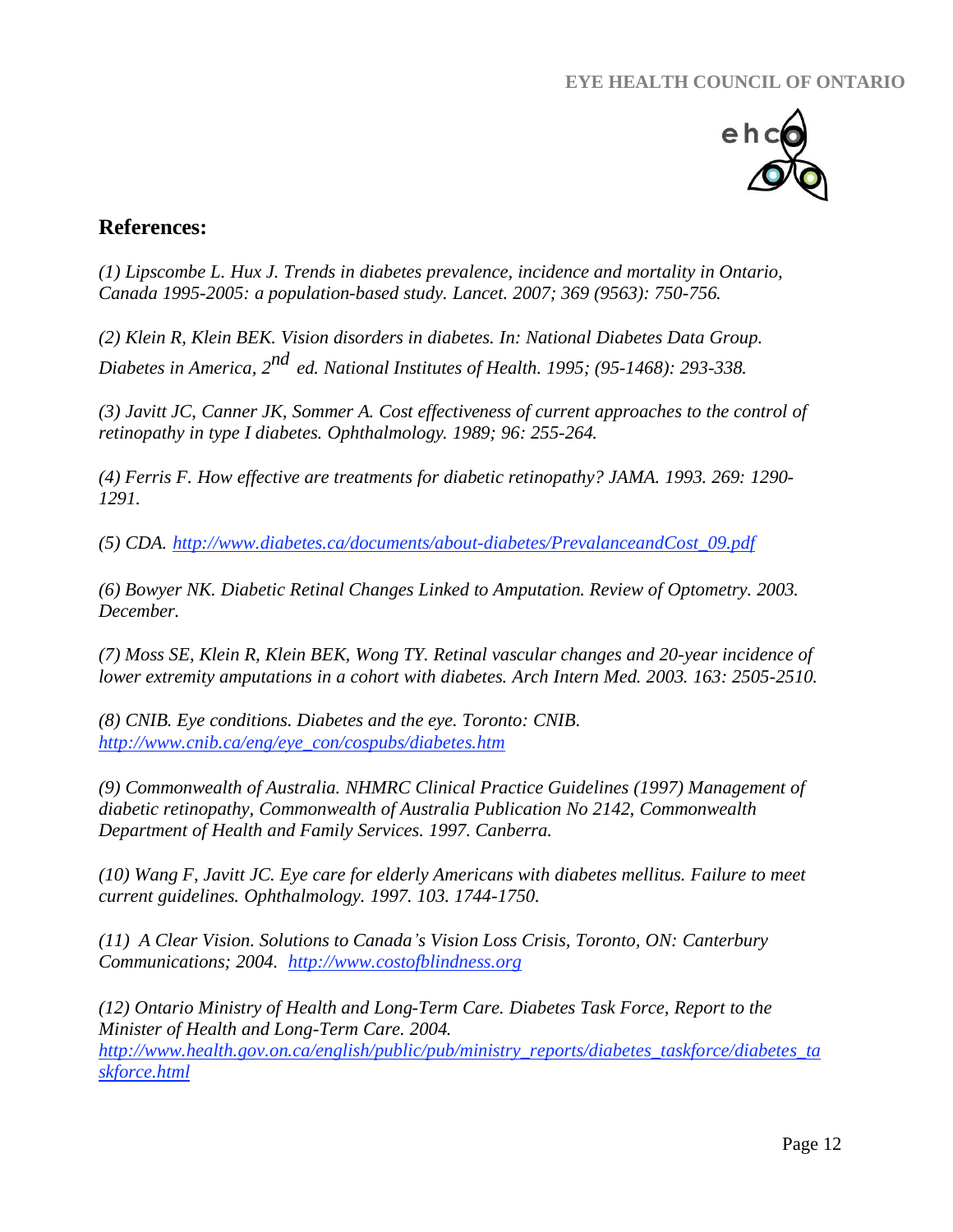

*(13) Kahn HA, Hillier R. Blindness caused by diabetic retinopathy. Am J Ophthalmol. 1974. 78: 58-67.*

*(14) International Council of Ophthalmology. International Standards: For Vision, Eye Care and Ophthalmology.<http://www.icoph.org/standards/index.html>*

 *(15) Sloan FA, Grossman DS, Lee PP. [Effects of receipt of guideline-recommended care on onset of](http://www.ncbi.nlm.nih.gov/pubmed/19651311)  [diabetic retinopathy and its progression.](http://www.ncbi.nlm.nih.gov/pubmed/19651311) Ophthalmology. 2009 Aug;116(8):1515-21, 1521.e1-3.*

 *(16) [Schoenfeld ER,](http://www.ncbi.nlm.nih.gov/pubmed?term=%22Schoenfeld%20ER%22%5BAuthor%5D) [Greene JM,](http://www.ncbi.nlm.nih.gov/pubmed?term=%22Greene%20JM%22%5BAuthor%5D) [Wu SY,](http://www.ncbi.nlm.nih.gov/pubmed?term=%22Wu%20SY%22%5BAuthor%5D) [Leske MC.](http://www.ncbi.nlm.nih.gov/pubmed?term=%22Leske%20MC%22%5BAuthor%5D) Patterns of adherence to diabetes vision care guidelines: baseline findings from the Diabetic Retinopathy Awareness Program. [Ophthalmology.](javascript:AL_get(this,%20) 2001 Mar;108(3):563-71.*

*(17) Lee SJ, Livingston PM, Harper CA, McCarty CA, Taylor HR, Keeffe JE[.Compliance with](http://www.ncbi.nlm.nih.gov/pubmed/10484187)  [recommendations from a screening programme for diabetic retinopathy.A](http://www.ncbi.nlm.nih.gov/pubmed/10484187)ust N Z J Ophthalmol. 1999 Jun-Aug;27(3-4):187-9.*

*(18) Lee SJ, Sicari C, Harper CA, Livingston PM, McCarty CA, Taylor HR, Keeffe JE. [Examination compliance and screening for diabetic retinopathy: a 2-year follow-up study.](http://www.ncbi.nlm.nih.gov/pubmed/10981784) Clin Experiment Ophthalmol. 2000 Jun;28(3):149-52.PMID: 10981784* 

*(19) McCarty CA, Wright S, McKay R, Taylor KI, Keeffe JE; Working Group on Evaluation of NHMRC Diabetic Retinopathy Guidelines[.Changes in management of diabetic retinopathy by](http://www.ncbi.nlm.nih.gov/pubmed/11545421)  [Australian ophthalmologists as a result of the NHMRC clinical guidelines.C](http://www.ncbi.nlm.nih.gov/pubmed/11545421)lin Experiment Ophthalmol. 2001 Aug;29(4):230-4*

*(20) [Clark HD,](http://www.ncbi.nlm.nih.gov/pubmed?term=%22Clark%20HD%22%5BAuthor%5D) [van Walraven C,](http://www.ncbi.nlm.nih.gov/pubmed?term=%22van%20Walraven%20C%22%5BAuthor%5D) [Code C,](http://www.ncbi.nlm.nih.gov/pubmed?term=%22Code%20C%22%5BAuthor%5D) [Karovitch A,](http://www.ncbi.nlm.nih.gov/pubmed?term=%22Karovitch%20A%22%5BAuthor%5D) [Keely E.](http://www.ncbi.nlm.nih.gov/pubmed?term=%22Keely%20E%22%5BAuthor%5D) [Diabetes Care.](javascript:AL_get(this,%20) Did publication of a clinical practice guideline recommendation to screen for type 2 diabetes in women with gestational diabetes change practice? 2003 Feb;26(2):265-8.*

*(21) Woo V; CDA 2008 Clinical Practice Guidelines Steering Committee. [Medical management of](http://www.ncbi.nlm.nih.gov/pubmed/19246585)  [hyperglycemia in type 2 diabetes: a consensus algorithm for the initiation and adjustment of](http://www.ncbi.nlm.nih.gov/pubmed/19246585)  [therapy: a consensus statement of the American Diabetes Association and the European](http://www.ncbi.nlm.nih.gov/pubmed/19246585)  [Association for the Study of Diabetes: response to Nathan et al.](http://www.ncbi.nlm.nih.gov/pubmed/19246585) Diabetes Care. 2009 Mar;32(3):e34; author reply e37-8. No abstract available.*

*(22) Sloan FA, Brown DS, Carlisle ES, Picone GA, Lee PP. [Monitoring visual status: why patients](http://www.ncbi.nlm.nih.gov/pubmed/15333116)  [do or do not comply with practice guidelines.](http://www.ncbi.nlm.nih.gov/pubmed/15333116) Health Serve Res. 2004 Oct;39(5):1429-48.PMID: 15333116* 

*(23) [Boucher MC,](http://www.ncbi.nlm.nih.gov/pubmed?term=%22Boucher%20MC%22%5BAuthor%5D) [Earaches G,](http://www.ncbi.nlm.nih.gov/pubmed?term=%22Desroches%20G%22%5BAuthor%5D) [Garcia-Salinas R,](http://www.ncbi.nlm.nih.gov/pubmed?term=%22Garcia-Salinas%20R%22%5BAuthor%5D) [Kearny A,](http://www.ncbi.nlm.nih.gov/pubmed?term=%22Kherani%20A%22%5BAuthor%5D) [Maberley D,](http://www.ncbi.nlm.nih.gov/pubmed?term=%22Maberley%20D%22%5BAuthor%5D) [Olivier S,](http://www.ncbi.nlm.nih.gov/pubmed?term=%22Olivier%20S%22%5BAuthor%5D) [Oh M,](http://www.ncbi.nlm.nih.gov/pubmed?term=%22Oh%20M%22%5BAuthor%5D) [Stockl](http://www.ncbi.nlm.nih.gov/pubmed?term=%22Stockl%20F%22%5BAuthor%5D)  [F.](http://www.ncbi.nlm.nih.gov/pubmed?term=%22Stockl%20F%22%5BAuthor%5D) Teleophthalmology screening for diabetic retinopathy through mobile imaging units within Canada. [Can J Ophthalmol.](javascript:AL_get(this,%20) 2008 Dec;43(6):658-68.*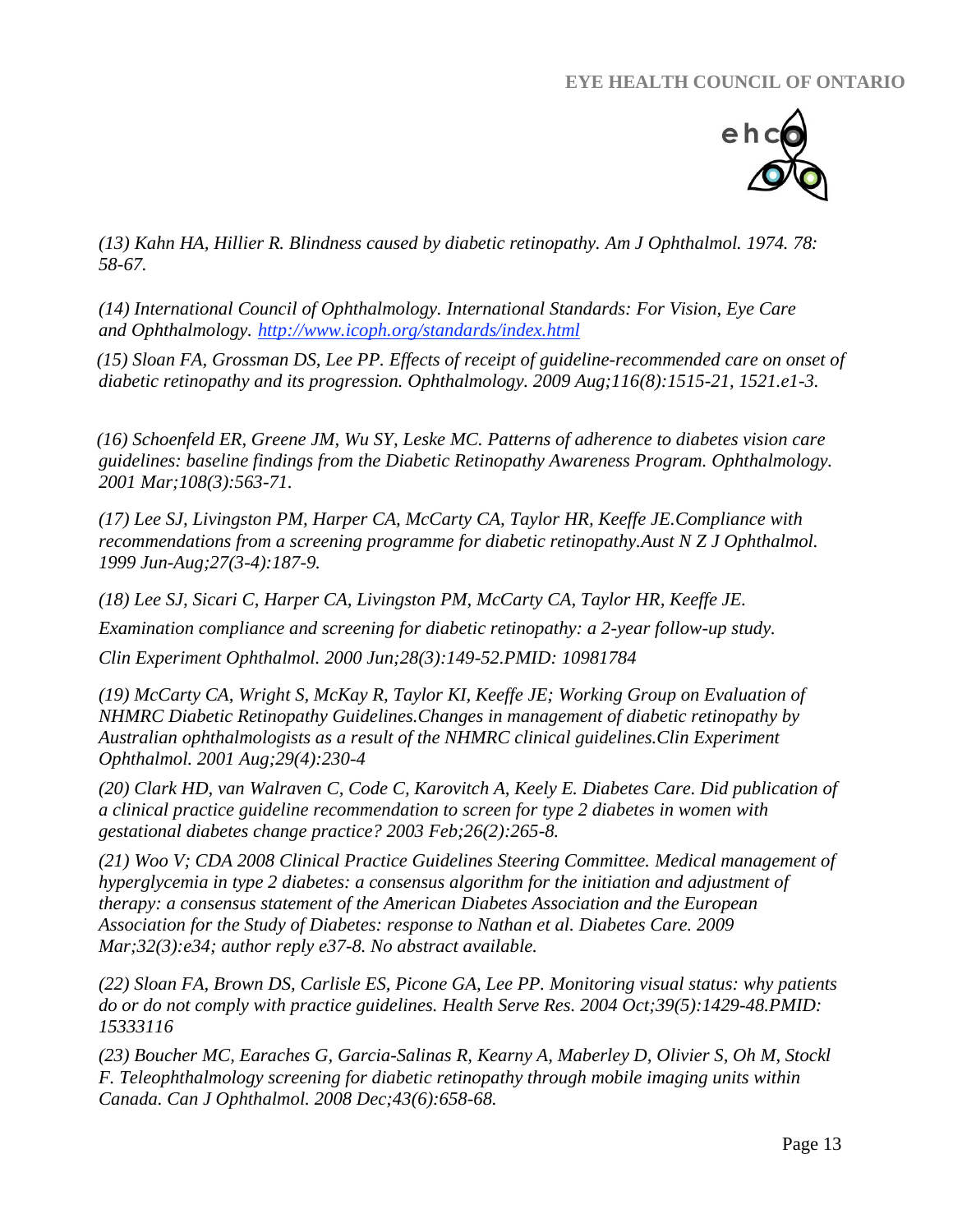

*(24) Lewis K, Patel D, Yorston D, Charteris D. [A qualitative study in the United Kingdom of factors](http://www.ncbi.nlm.nih.gov/pubmed/18161611)  [influencing attendance by patients with diabetes at ophthalmic outpatient clinics.O](http://www.ncbi.nlm.nih.gov/pubmed/18161611)phthalmic Epidemiol. 2007 Nov-Dec;14(6):375-80.PMID: 18161611* 

*(25) Maberley DA, Koushik A, Cruess AF. [Factors associated with missed eye examinations in a cohort with](http://www.ncbi.nlm.nih.gov/pubmed/12050993)  [diabetes.](http://www.ncbi.nlm.nih.gov/pubmed/12050993) Can J Public Health. 2002 May-Jun;93(3):229-32.PMID: 12050993* 

*(26) [Mukamel DB,](http://www.ncbi.nlm.nih.gov/pubmed?term=%22Mukamel%20DB%22%5BAuthor%5D) [Bresnick GH,](http://www.ncbi.nlm.nih.gov/pubmed?term=%22Bresnick%20GH%22%5BAuthor%5D) [Wang Q,](http://www.ncbi.nlm.nih.gov/pubmed?term=%22Wang%20Q%22%5BAuthor%5D) [Dickey CF.](http://www.ncbi.nlm.nih.gov/pubmed?term=%22Dickey%20CF%22%5BAuthor%5D) Barriers to compliance with screening guidelines for diabetic retinopathy. [Ophthalmic Epidemiol.](javascript:AL_get(this,%20) 1999 Mar;6(1):61-72.*

*(27) Leese GP, Boyle P, Feng Z, Emslie-Smith A, Ellis JD. [Screening uptake in a well-established](http://www.ncbi.nlm.nih.gov/pubmed/18728235)  [diabetic retinopathy screening program: the role of geographical access and deprivation.](http://www.ncbi.nlm.nih.gov/pubmed/18728235) Diabetes Care. 2008 Nov;31(11):2131-5. Epub 2008 Aug 26.PMID: 18728235* 

*(28) [Puent BD,](http://www.ncbi.nlm.nih.gov/pubmed?term=%22Puent%20BD%22%5BAuthor%5D) [Nichols KK.](http://www.ncbi.nlm.nih.gov/pubmed?term=%22Nichols%20KK%22%5BAuthor%5D) Patients' perspectives on noncompliance with diabetic retinopathy standard of care guidelines. [Optometry.](javascript:AL_get(this,%20) 2004 Nov;75(11):709-16.*

*(29) [Dervan E,](http://www.ncbi.nlm.nih.gov/pubmed?term=%22Dervan%20E%22%5BAuthor%5D) [Lillis D,](http://www.ncbi.nlm.nih.gov/pubmed?term=%22Lillis%20D%22%5BAuthor%5D) [Flynn L,](http://www.ncbi.nlm.nih.gov/pubmed?term=%22Flynn%20L%22%5BAuthor%5D) [Staines A,](http://www.ncbi.nlm.nih.gov/pubmed?term=%22Staines%20A%22%5BAuthor%5D) [O'Shea D.](http://www.ncbi.nlm.nih.gov/pubmed?term=%22O) Factors that influence the patient uptake of diabetic retinopathy screening.2008 Dec;177(4):303-8. Epub 2008 Jul 19.*

*(30) Zhang X, Norris SL, Saadine J, Chowdhury FM, Horsley T, Kanjilal S, Mangione CM, Buhrmann R. [Effectiveness of interventions to promote screening for](http://www.ncbi.nlm.nih.gov/pubmed/17888859) diabetic retinopathy. Am J Prev Med. 2007 Oct;33(4):318-35. Review.PMID: 17888859* 

*(31) Goldstein DE, Blinder KJ, Ide CH, Wilson RJ, Wiedmeyer HM, Little RR, England JD, Eddy M, Hewett JE, Anderson SK. [Glycemic control and development of retinopathy in youth-onset](http://www.ncbi.nlm.nih.gov/pubmed/8341491)  [insulin-dependent diabetes mellitus. Results of a 12-year longitudinal study.](http://www.ncbi.nlm.nih.gov/pubmed/8341491) Ophthalmology. 1993 Aug;100(8):1125-31; discussion 1131-2.*

*(33) Orchard TJ, Dorman JS, Maser RE, Becker DJ, Drash AL, Ellis D, LaPorte RE, Kuller LH.*

*[Prevalence of complications in IDDM by sex and duration. Pittsburgh Epidemiology of Diabetes](http://www.ncbi.nlm.nih.gov/pubmed/2384191)  [Complications Study II.](http://www.ncbi.nlm.nih.gov/pubmed/2384191) Diabetes. 1990 Sep;39(9):1116-24.*

*(34) [d'Annunzio G,](http://www.ncbi.nlm.nih.gov/pubmed?term=%22d) [Malvezzi F,](http://www.ncbi.nlm.nih.gov/pubmed?term=%22Malvezzi%20F%22%5BAuthor%5D) [Vitali L,](http://www.ncbi.nlm.nih.gov/pubmed?term=%22Vitali%20L%22%5BAuthor%5D) [Barone C,](http://www.ncbi.nlm.nih.gov/pubmed?term=%22Barone%20C%22%5BAuthor%5D) [Giacchero R,](http://www.ncbi.nlm.nih.gov/pubmed?term=%22Giacchero%20R%22%5BAuthor%5D) [Klersy C,](http://www.ncbi.nlm.nih.gov/pubmed?term=%22Klersy%20C%22%5BAuthor%5D) [Zanette S,](http://www.ncbi.nlm.nih.gov/pubmed?term=%22Zanette%20S%22%5BAuthor%5D) [Lorini R.](http://www.ncbi.nlm.nih.gov/pubmed?term=%22Lorini%20R%22%5BAuthor%5D) [Diabet Med.](javascript:AL_get(this,%20) A 3-19-year follow-up study on diabetic retinopathy in patients diagnosed in childhood and treated with conventional therapy. 1997 Nov;14(11):951-8.*

*(35) Younis N, Broadbent DM, Vora JP, Harding SP; Liverpool Diabetic Eye Study.*

*[Incidence of sight-threatening retinopathy in patients](http://www.ncbi.nlm.nih.gov/pubmed/12547541) with type 2 diabetes in the Liverpool [Diabetic Eye Study: a cohort study.](http://www.ncbi.nlm.nih.gov/pubmed/12547541) Lancet. 2003 Jan 18;361(9353):195-200.*

*(36) Klein R, Klein BE, Moss SE, Cruickshanks KJ. [The Wisconsin Epidemiologic Study](http://www.ncbi.nlm.nih.gov/pubmed/7619101) of diabetic [retinopathy. XIV. Ten-year incidence and progression of diabetic retinopathy.](http://www.ncbi.nlm.nih.gov/pubmed/7619101) Arch Ophthalmol. 1994 Sep;112(9):1217-28.*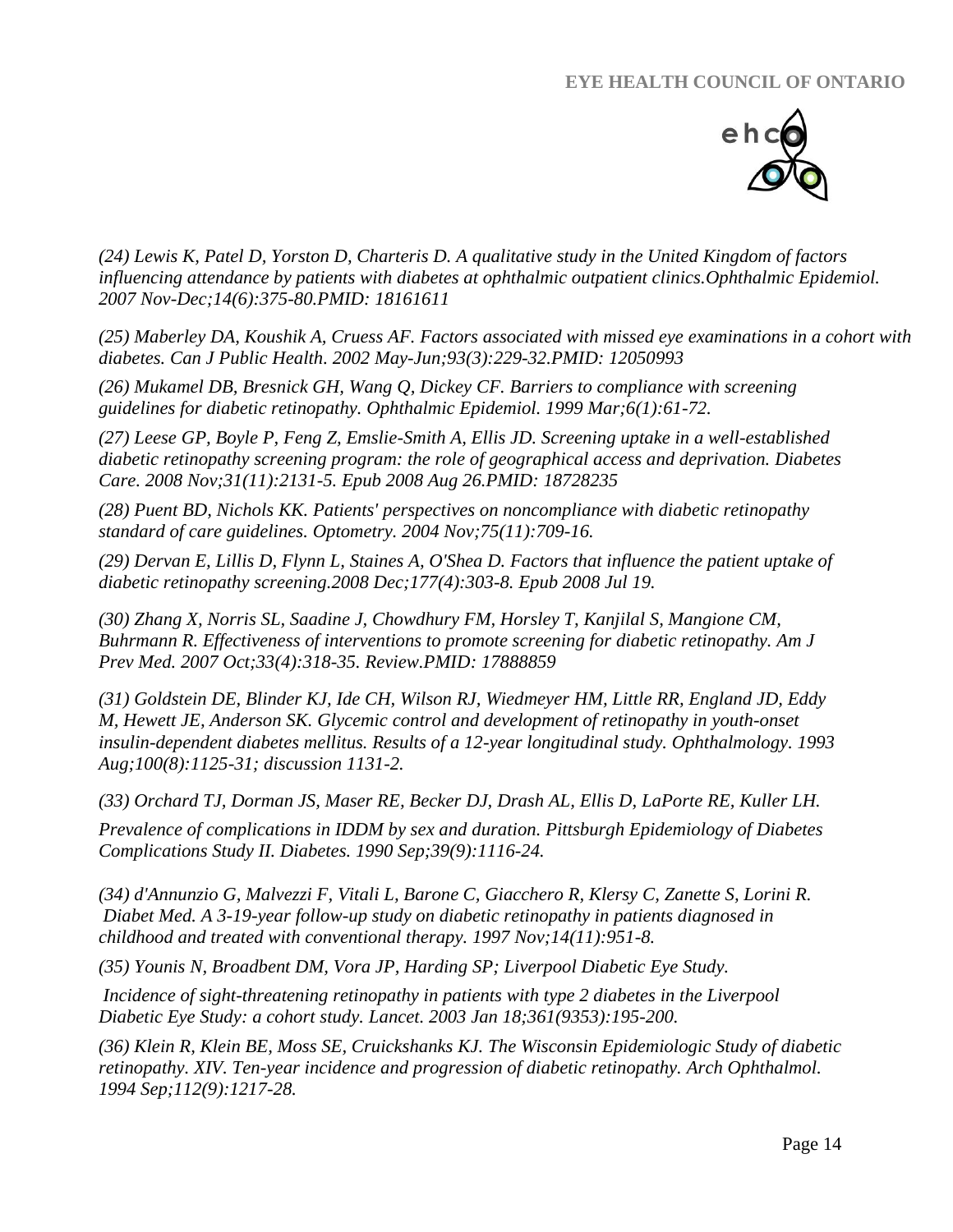

*(37) Klein R, Klein BE, Moss SE, Cruickshanks KJ. [The Wisconsin Epidemiologic Study of diabetic](http://www.ncbi.nlm.nih.gov/pubmed/7619101)  [retinopathy. XIV. Ten-year incidence and progression of diabetic retinopathy.](http://www.ncbi.nlm.nih.gov/pubmed/7619101) Arch Ophthalmol. 1994 Sep;112(9):1217-28.*

*(38) Cohen O, Norymberg K, Neumann E, Dekel H. [Complication-free duration and the risk of](http://www.ncbi.nlm.nih.gov/pubmed/9521229)  [development of retinopathy in elderly diabetic patients.](http://www.ncbi.nlm.nih.gov/pubmed/9521229) Arch Intern Med. 1998 Mar 23;158(6):641-4.*

*(39) Zhang X, Norris SL, Saadine J, Chowdhury FM, Horsley T, Kanjilal S, Mangione CM, Buhrmann R. [Effectiveness of interventions to promote screening for diabetic retinopathy.](http://www.ncbi.nlm.nih.gov/pubmed/17888859) Am J Prev Med. 2007 Oct;33(4):318-35. Review.*

*(40) Klein R, Klein BE, Moss SE, Cruickshanks KJ. [The Wisconsin Epidemiologic Study of diabetic](http://www.ncbi.nlm.nih.gov/pubmed/7619101)  [retinopathy. XIV. Ten-year incidence and progression of diabetic retinopathy.](http://www.ncbi.nlm.nih.gov/pubmed/7619101) Arch Ophthalmol. 1994 Sep;112(9):1217-28.*

*(41) Mitchell P. [Development and progression of diabetic eye disease in Newcastle \(1977-1984\):](http://www.ncbi.nlm.nih.gov/pubmed/4015877)  [rates and risk factors.](http://www.ncbi.nlm.nih.gov/pubmed/4015877) Aust N Z J Ophthalmol. 1985 Feb;13(1):39-44.*

*(42) [No authors listed] [Tight blood pressure control and risk of macrovascular and](http://www.ncbi.nlm.nih.gov/pubmed/9732337)  [microvascular complications in type 2 diabetes: UKPDS 38. UK Prospective Diabetes Study](http://www.ncbi.nlm.nih.gov/pubmed/9732337)  [Group.](http://www.ncbi.nlm.nih.gov/pubmed/9732337) BMJ. 1998 Sep 12;317(7160):703-13. Erratum in: BMJ 1999 Jan 2;318(7175):29.*

*(43) Klein R, Moss SE, Klein BE. [New management concepts for timely diagnosis of diabetic](http://www.ncbi.nlm.nih.gov/pubmed/3677985)  [retinopathy treatable by photocoagulation.](http://www.ncbi.nlm.nih.gov/pubmed/3677985) Diabetes Care. 1987 Sep-Oct;10(5):633-8.*

*(44) Klein BE, Moss SE, Klein R. [Longitudinal measure of glycemic control and diabetic](http://www.ncbi.nlm.nih.gov/pubmed/3297576)  [retinopathy.](http://www.ncbi.nlm.nih.gov/pubmed/3297576) Diabetes Care. 1987 May-Jun;10(3):273-7.*

*(45) Bhavsar AR. [Diabetic retinopathy. The diabetes eye exam](http://www.ncbi.nlm.nih.gov/pubmed/12092439) initiative.*

*Minn Med. 2002 Jun;85(6):46-7. No abstract available.*

*(46) [Cahill M,](http://www.ncbi.nlm.nih.gov/pubmed?term=%22Cahill%20M%22%5BAuthor%5D) [Halley A,](http://www.ncbi.nlm.nih.gov/pubmed?term=%22Halley%20A%22%5BAuthor%5D) [Codd M,](http://www.ncbi.nlm.nih.gov/pubmed?term=%22Codd%20M%22%5BAuthor%5D) [O'Meara N,](http://www.ncbi.nlm.nih.gov/pubmed?term=%22O) [Firth R,](http://www.ncbi.nlm.nih.gov/pubmed?term=%22Firth%20R%22%5BAuthor%5D) [Mooney D,](http://www.ncbi.nlm.nih.gov/pubmed?term=%22Mooney%20D%22%5BAuthor%5D) [Acheson RW.](http://www.ncbi.nlm.nih.gov/pubmed?term=%22Acheson%20RW%22%5BAuthor%5D) Prevalence of diabetic retinopathy in patients with diabetes mellitus diagnosed after the age of 70 years. [Br J Ophthalmol.](javascript:AL_get(this,%20) 1997 Mar;81(3):218-22.*

*(47) Wong TY, Mwamburi M, Klein R, Larsen M, Flynn H, Hernandez-Medina M, Ranganathan G, Wirostko B, Pleil A, Mitchell P. [Rates of progression in diabetic retinopathy during different time](http://www.ncbi.nlm.nih.gov/pubmed/19940227)  [periods: a systematic review and meta-analysis.](http://www.ncbi.nlm.nih.gov/pubmed/19940227) Diabetes Care. 2009 Dec;32(12):2307-13.*

*(48) Porta M, Sjoelie AK, Chaturvedi N, Stevens L, Rottiers R, Veglio M, Fuller JH; EURODIAB Prospective Complications Study Group. [Risk factors for progression to proliferative diabetic](http://www.ncbi.nlm.nih.gov/pubmed/11793022)  [retinopathy in the EURODIAB Prospective Complications Study.](http://www.ncbi.nlm.nih.gov/pubmed/11793022) Diabetologia. 2001 Dec;44(12):2203-9.*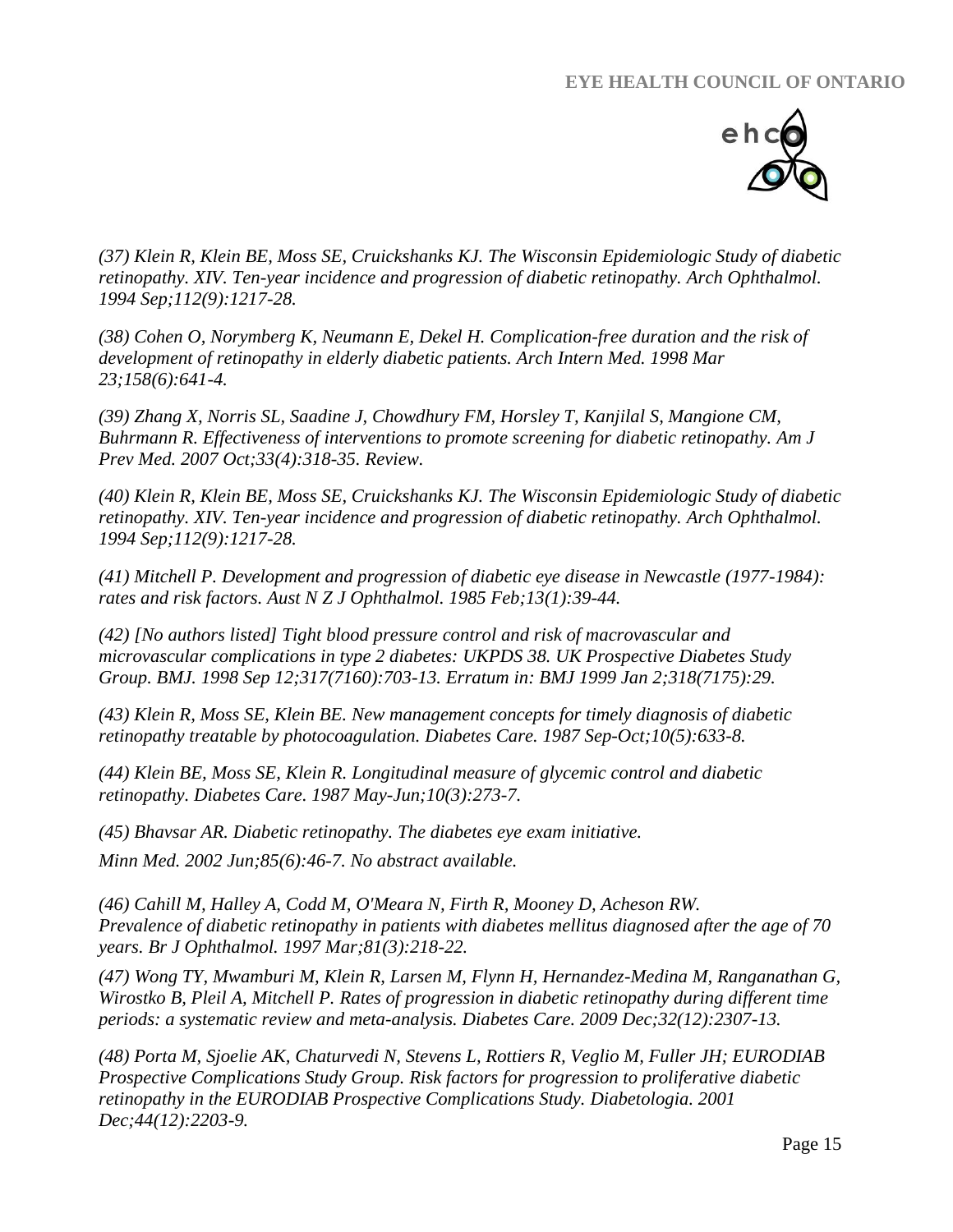

*(49) Misra A, Bachmann MO, Greenwood RH, Jenkins C, Shaw A, Barakat O, Flatman M, Jones CD. [Trends in yield and effects of screening intervals during 17 years of a large UK community](http://www.ncbi.nlm.nih.gov/pubmed/19900237)[based diabetic retinopathy screening programme.](http://www.ncbi.nlm.nih.gov/pubmed/19900237) Diabet Med. 2009 Oct;26(10):1040-7.*

*(50) Mitchell P. [The prevalence of diabetic retinopathy: a study of 1300 diabetics from Newcastle](http://www.ncbi.nlm.nih.gov/pubmed/6158940)  [and the Hunter Valley.](http://www.ncbi.nlm.nih.gov/pubmed/6158940) Aust J Ophthalmol. 1980 Aug;8(3):241-6.*

*(51) Olafsdóttir E, Stefánsson E. [Biennial eye screening in patients with diabetes without retinopathy:](http://www.ncbi.nlm.nih.gov/pubmed/17627978)  [10-year experience.](http://www.ncbi.nlm.nih.gov/pubmed/17627978) Br J Ophthalmol. 2007 Dec;91(12):1599-601. Epub 2007 Jul 12.*

*(52) Diabetes Control and Complications Trial/Epidemiology of Diabetes Interventions and Complications (DCCT/EDIC) Research Group, Nathan DM, Zinman B, Cleary PA, Backlund JY, Genuth S, Miller R, Orchard TJ. [Modern-day clinical course of type 1 diabetes](http://www.ncbi.nlm.nih.gov/pubmed/19636033) mellitus after 30 [years' duration: the diabetes control and complications trial/epidemiology of diabetes](http://www.ncbi.nlm.nih.gov/pubmed/19636033)  [interventions and complications and Pittsburgh epidemiology of diabetes complications experience](http://www.ncbi.nlm.nih.gov/pubmed/19636033)  [\(1983-2005\).](http://www.ncbi.nlm.nih.gov/pubmed/19636033) Arch Intern Med. 2009 Jul 27;169(14):1307-16.*

*(53) Moss SE, Klein R, Kessler SD, Richie KA. [Comparison between ophthalmoscopy and fundus](http://www.ncbi.nlm.nih.gov/pubmed/2579361)  [photography in determining severity of diabetic retinopathy.](http://www.ncbi.nlm.nih.gov/pubmed/2579361) Ophthalmology. 1985 Jan;92(1):62-7.*

*(54) [Hutchinson A,](http://www.ncbi.nlm.nih.gov/pubmed?term=%22Hutchinson%20A%22%5BAuthor%5D) [McIntosh A,](http://www.ncbi.nlm.nih.gov/pubmed?term=%22McIntosh%20A%22%5BAuthor%5D) [Peters J,](http://www.ncbi.nlm.nih.gov/pubmed?term=%22Peters%20J%22%5BAuthor%5D) [O'Keeffe C,](http://www.ncbi.nlm.nih.gov/pubmed?term=%22O) [Khunti K,](http://www.ncbi.nlm.nih.gov/pubmed?term=%22Khunti%20K%22%5BAuthor%5D) [Baker R,](http://www.ncbi.nlm.nih.gov/pubmed?term=%22Baker%20R%22%5BAuthor%5D) [Booth A.](http://www.ncbi.nlm.nih.gov/pubmed?term=%22Booth%20A%22%5BAuthor%5D) [Diabet Med.](javascript:AL_get(this,%20)*

*Effectiveness of screening and monitoring tests for diabetic retinopathy--a systematic review. 2000 Jul;17(7):495-506.*

*(55) Javitt JC, Aiello LP, Bassi LJ, Chiang YP, Canner JK. [Detecting and treating retinopathy in](http://www.ncbi.nlm.nih.gov/pubmed/1961646)  [patients with type I diabetes mellitus. Savings associated with improved implementation of current](http://www.ncbi.nlm.nih.gov/pubmed/1961646)  [guidelines. American Academy of Ophthalmology.](http://www.ncbi.nlm.nih.gov/pubmed/1961646) Ophthalmology. 1991 Oct;98(10):1565-73; discussion 1574.*

*(56) Leese G, Broadbent D, Harding S, Vora J. [Screening for diabetic retinopathy. Approaching 90%](http://www.ncbi.nlm.nih.gov/pubmed/7488930)  [sensitivity with new techniques.](http://www.ncbi.nlm.nih.gov/pubmed/7488930) BMJ. 1995 Nov 4;311(7014):1230-1.* 

*(57) Gibbins RL, Owens DR, Allen JC, Eastman L. [Practical application of the European Field](http://www.ncbi.nlm.nih.gov/pubmed/9498631)  [Guide in screening for diabetic retinopathy by using ophthalmoscopy and 35 mm retinal slides.](http://www.ncbi.nlm.nih.gov/pubmed/9498631) Diabetologia. 1998 Jan;41(1):59-64.*

*(58) Vujosevic S, Benetti E, Massignan F, Pilotto E, Varano M, Cavarzeran F, Avogaro A, Midena E. [Screening for diabetic retinopathy: 1 and 3 nonmydriatic 45-degree digital fundus photographs vs 7](http://www.ncbi.nlm.nih.gov/pubmed/19406376)  [standard early treatment diabetic retinopathy study fields.](http://www.ncbi.nlm.nih.gov/pubmed/19406376) Am J Ophthalmol. 2009 Jul;148(1):111-8. Epub 2009 May 5.*

*(59) Williams GA, Scott IU, Haller JA, Maguire AM, Marcus D, McDonald HR. [Single-field fundus](http://www.ncbi.nlm.nih.gov/pubmed/15121388)  [photography for diabetic retinopathy screening: a report by the American Academy of Ophthalmology.](http://www.ncbi.nlm.nih.gov/pubmed/15121388) Ophthalmology. 2004 May;111(5):1055-62. Review.*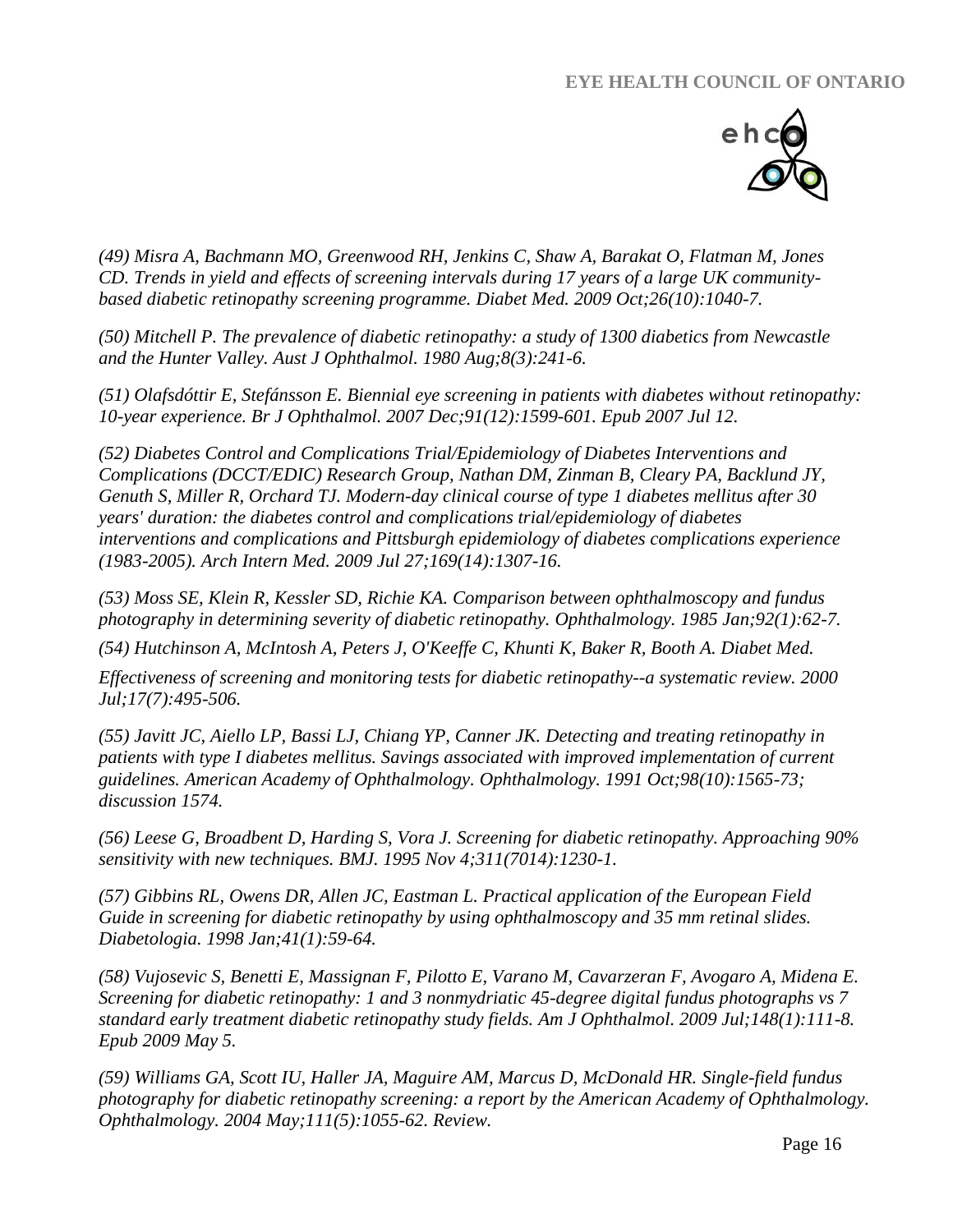

*(60) Boucher MC, Gresset JA, Angioi K, Olivier S. [Effectiveness and safety of screening for](http://www.ncbi.nlm.nih.gov/pubmed/14740797)  [diabetic retinopathy with two nonmydriatic digital images compared with the seven standard](http://www.ncbi.nlm.nih.gov/pubmed/14740797)  [stereoscopic photographic fields.](http://www.ncbi.nlm.nih.gov/pubmed/14740797) Can J Ophthalmol. 2003 Dec;38(7):557-68.*

*(61) [Perrier M,](http://www.ncbi.nlm.nih.gov/pubmed?term=%22Perrier%20M%22%5BAuthor%5D) [Boucher MC,](http://www.ncbi.nlm.nih.gov/pubmed?term=%22Boucher%20MC%22%5BAuthor%5D) [Angioi K,](http://www.ncbi.nlm.nih.gov/pubmed?term=%22Angioi%20K%22%5BAuthor%5D) [Gresset JA,](http://www.ncbi.nlm.nih.gov/pubmed?term=%22Gresset%20JA%22%5BAuthor%5D) [Olivier S.](http://www.ncbi.nlm.nih.gov/pubmed?term=%22Olivier%20S%22%5BAuthor%5D) Comparison of two, three and four 45 degrees image fields obtained with the Topcon CRW6 nonmydriatic camera for screening for diabetic retinopathy. [Can J Ophthalmol.](javascript:AL_get(this,%20) 2003 Dec;38(7):569-74.*

*(62) [Fransen SR,](http://www.ncbi.nlm.nih.gov/pubmed?term=%22Fransen%20SR%22%5BAuthor%5D) [Leonard-Martin TC,](http://www.ncbi.nlm.nih.gov/pubmed?term=%22Leonard-Martin%20TC%22%5BAuthor%5D) [Feuer WJ,](http://www.ncbi.nlm.nih.gov/pubmed?term=%22Feuer%20WJ%22%5BAuthor%5D) [Hildebrand PL;](http://www.ncbi.nlm.nih.gov/pubmed?term=%22Hildebrand%20PL%22%5BAuthor%5D) [Inoveon Health Research](http://www.ncbi.nlm.nih.gov/pubmed?term=%22Inoveon%20Health%20Research%20Group%22%5BCorporate%20Author%5D)  [Group.](http://www.ncbi.nlm.nih.gov/pubmed?term=%22Inoveon%20Health%20Research%20Group%22%5BCorporate%20Author%5D) Clinical evaluation of patients with diabetic retinopathy: accuracy of the Inoveon diabetic retinopathy-3DT system. [Ophthalmology.](javascript:AL_get(this,%20) 2002 Mar;109(3):595-601.*

*(63) [Patra S,](http://www.ncbi.nlm.nih.gov/pubmed?term=%22Patra%20S%22%5BAuthor%5D) [Gomm EM,](http://www.ncbi.nlm.nih.gov/pubmed?term=%22Gomm%20EM%22%5BAuthor%5D) [Macipe M,](http://www.ncbi.nlm.nih.gov/pubmed?term=%22Macipe%20M%22%5BAuthor%5D) [Bailey C.](http://www.ncbi.nlm.nih.gov/pubmed?term=%22Bailey%20C%22%5BAuthor%5D) Interobserver agreement between primary graders and an expert grader in the Bristol and Weston diabetic retinopathy screening programme: a quality assurance audit. [Diabet Med.](javascript:AL_get(this,%20) 2009 Aug;26(8):820-3.*

*(64) Whited JD, Datta SK, Aiello LM, Aiello LP, Cavallerano JD, Conlin PR, Horton MB, Vigersky RA, Poropatich RK, Challa P, Darkins AW, Bursell SE. [A modeled economic analysis of](http://www.ncbi.nlm.nih.gov/pubmed/16430383)  [a digital tele-ophthalmology system as used by three federal health care agencies for detecting](http://www.ncbi.nlm.nih.gov/pubmed/16430383)  [proliferative diabetic retinopathy.](http://www.ncbi.nlm.nih.gov/pubmed/16430383) Telemed J E Health. 2005 Dec;11(6):641-51.*

*(65) [Baeza M,](http://www.ncbi.nlm.nih.gov/pubmed?term=%22Baeza%20M%22%5BAuthor%5D) [Orozco-Beltrán D,](http://www.ncbi.nlm.nih.gov/pubmed?term=%22Orozco-Beltr%C3%A1n%20D%22%5BAuthor%5D) [Gil-Guillen VF,](http://www.ncbi.nlm.nih.gov/pubmed?term=%22Gil-Guillen%20VF%22%5BAuthor%5D) [Pedrera V,](http://www.ncbi.nlm.nih.gov/pubmed?term=%22Pedrera%20V%22%5BAuthor%5D) [Ribera MC,](http://www.ncbi.nlm.nih.gov/pubmed?term=%22Ribera%20MC%22%5BAuthor%5D) [Pertusa S,](http://www.ncbi.nlm.nih.gov/pubmed?term=%22Pertusa%20S%22%5BAuthor%5D) [Merino. J.](http://www.ncbi.nlm.nih.gov/pubmed?term=%22Merino%20J%22%5BAuthor%5D)[Int](javascript:AL_get(this,%20)  [J Clin Pract.](javascript:AL_get(this,%20) Screening for sight threatening diabetic retinopathy using non-mydriatic retinal camera in a primary care setting: to dilate or not to dilate? 2009 Mar;63(3):433-8.*

*(66) Pugh JA, Jacobson JM, Van Heuven WA, Watters JA, Tuley MR, Lairson DR, Lorimor RJ, Kapadia AS, Velez R. [Screening for diabetic retinopathy. The wide-angle retinal camera.](http://www.ncbi.nlm.nih.gov/pubmed/8100761) Diabetes Care. 1993 Jun;16(6):889-95.*

*(67) Virgili G, Menchini F, Dimastrogiovanni AF, Rapizzi E, Menchini U, Bandello F, Chiodini RG. [Optical coherence tomography versus stereoscopic fundus photography or biomicroscopy for](http://www.ncbi.nlm.nih.gov/pubmed/17962446)  [diagnosing diabetic macular edema: a systematic review.](http://www.ncbi.nlm.nih.gov/pubmed/17962446) Invest Ophthalmol Vis Sci. 2007 Nov;48(11):4963-73. Review.*

*(68) Browning DJ, Glassman AR, Aiello LP, Bressler NM, Bressler SB, Danis RP, Davis MD, Ferris FL, Huang SS, Kaiser PK, Kollman C, Sadda S, Scott IU, Qin H; Diabetic Retinopathy Clinical Research Network. [Optical coherence tomography measurements and analysis methods in](http://www.ncbi.nlm.nih.gov/pubmed/18675696)  [optical coherence tomography studies of diabetic macular edema.](http://www.ncbi.nlm.nih.gov/pubmed/18675696) Ophthalmology. 2008 Aug;115(8):1366-71, 1371.e1.*

*(69[\)Koleva-Georgieva DN,](http://www.ncbi.nlm.nih.gov/pubmed?term=%22Koleva-Georgieva%20DN%22%5BAuthor%5D) [Sivkova NP.](http://www.ncbi.nlm.nih.gov/pubmed?term=%22Sivkova%20NP%22%5BAuthor%5D) Optical coherence tomography for the detection of early macular edema in diabetic patients with retinopathy. [Folia Med \(Plovdiv\).](javascript:AL_get(this,%20) 2010 Jan-Mar;52(1):40-8.*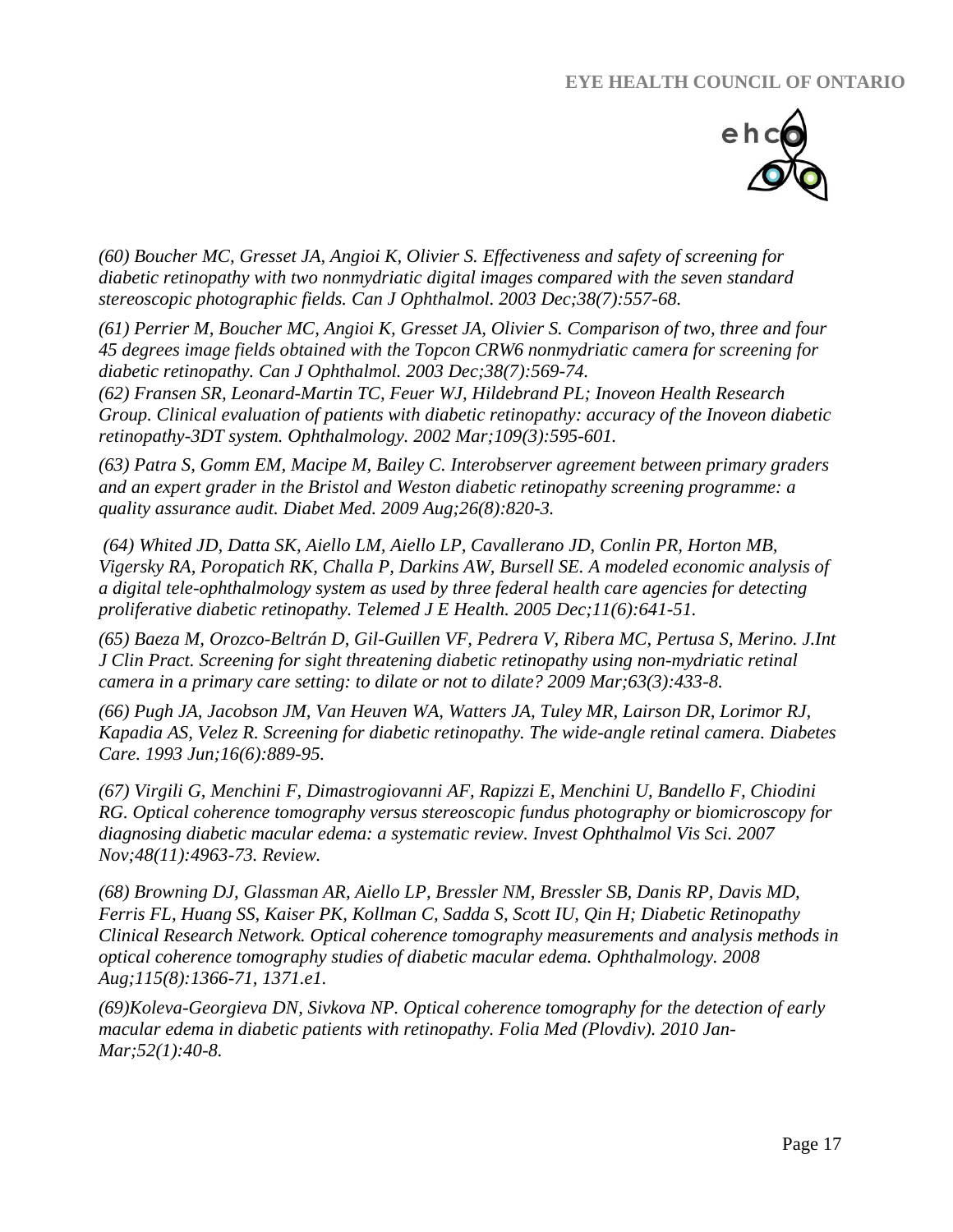

*(70) Hannouche RZ, Avila MP. [Retinal thickness measurement and evaluation of natural history of](http://www.ncbi.nlm.nih.gov/pubmed/19820779)  [the diabetic macular edema through optical coherence tomography.](http://www.ncbi.nlm.nih.gov/pubmed/19820779) Arq Bras Oftalmol. 2009 Jul-Aug;72(4):433-8.*

*(71) [Browning DJ,](http://www.ncbi.nlm.nih.gov/pubmed?term=%22Browning%20DJ%22%5BAuthor%5D) [Fraser CM,](http://www.ncbi.nlm.nih.gov/pubmed?term=%22Fraser%20CM%22%5BAuthor%5D) [Propst BW.](http://www.ncbi.nlm.nih.gov/pubmed?term=%22Propst%20BW%22%5BAuthor%5D) The variation in optical coherence tomographymeasured macular thickness in diabetic eyes without clinical macular edema. [Am J Ophthalmol.](javascript:AL_get(this,%20) 2008 May;145(5):889-93. Epub 2008 Mar 10.*

*(72) Browning DJ, Glassman AR, Aiello LP, Bressler NM, Bressler SB, Danis RP, Davis MD, Ferris FL, Huang SS, Kaiser PK, Kollman C, Sadda S, Scott IU, Qin H; Diabetic Retinopathy Clinical Research Network. [Optical coherence tomography measurements and analysis methods in](http://www.ncbi.nlm.nih.gov/pubmed/18675696)  [optical coherence tomography studies of diabetic macular edema.](http://www.ncbi.nlm.nih.gov/pubmed/18675696) Ophthalmology. 2008 Aug;115(8):1366-71, 1371.e1.*

*(73) ETDRS Study Group. Treatment techniques and clinical guidelines for photocoagulation of diabetic macular edema (ETDRS Report Number 2). Ophthalmology. 1987; 94(7): 761-74.*

*(74) Stratton IM, et al. Association of glycaemia with macrovascular and microvascular complications of type 2 diabetes (UKPDS 35): prospective observational study. BMJ 2000; 321: 405-12.*

*(75) The Diabetes Control and Complications Trial Research Group. Effect of pregnancy on microvascular complications in the Diabetes Control and Complications Trial. Diabetes Care 2000; 23: 1084-91.*

*(76) The Diabetes Control and Complications Trial Research Group. Early worsening of retinopathy in the Diabetes Control and Complications Trial. Arch Opthalmol. 1998; 116: 874-86.*